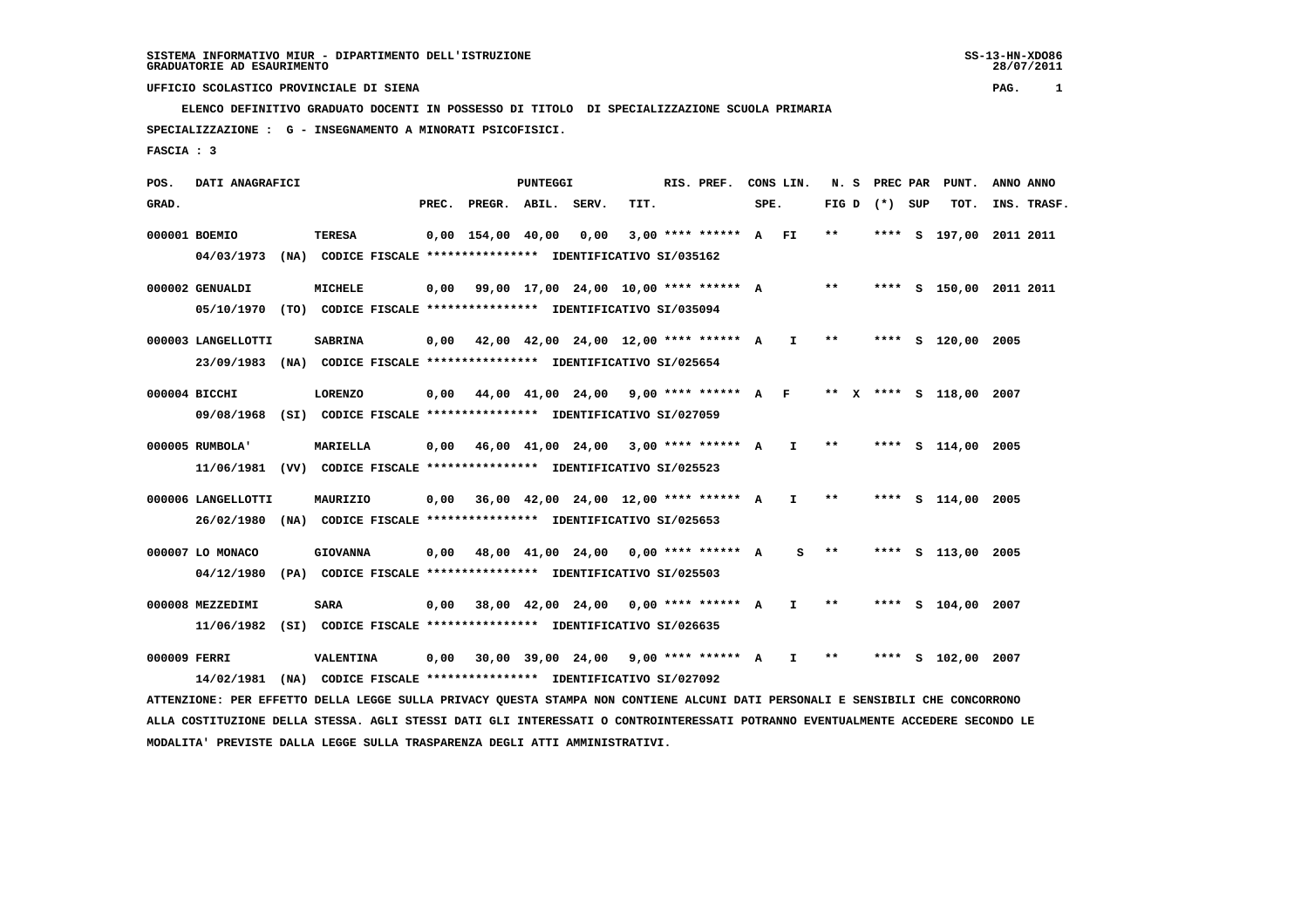**ELENCO DEFINITIVO GRADUATO DOCENTI IN POSSESSO DI TITOLO DI SPECIALIZZAZIONE SCUOLA PRIMARIA**

 **SPECIALIZZAZIONE : G - INSEGNAMENTO A MINORATI PSICOFISICI.**

 **FASCIA : 3**

 **POS. DATI ANAGRAFICI PUNTEGGI RIS. PREF. CONS LIN. N. S PREC PAR PUNT. ANNO ANNO**GRAD. **PREGRADE SERVEGE SERVE SERVE SPEREGE SPEREGALES SPEREGALES SPEREGALES SPEREGALES SPEREGALES SUP TOT. INS. TRASF. 000010 RICCI SVEVA 0,00 24,00 42,00 24,00 12,00 \*\*\*\* \*\*\*\*\*\* A I \*\* \*\*\*\* S 102,00 2007 22/04/1977 (SI) CODICE FISCALE \*\*\*\*\*\*\*\*\*\*\*\*\*\*\*\* IDENTIFICATIVO SI/026692 000011 REGOLI SABRINA 0,00 24,00 42,00 24,00 9,00 \*\*\*\* \*\*\*\*\*\* A I \*\* \*\*\*\* S 99,00 2007 29/03/1975 (SI) CODICE FISCALE \*\*\*\*\*\*\*\*\*\*\*\*\*\*\*\* IDENTIFICATIVO SI/027161 000012 CICATELLI ANNA 0,00 24,00 41,00 24,00 10,00 \*\*\*\* \*\*\*\*\*\* A I \*\* \*\*\*\* S 99,00 2007 26/07/1984 (SA) CODICE FISCALE \*\*\*\*\*\*\*\*\*\*\*\*\*\*\*\* IDENTIFICATIVO SI/027015**

 **000013 FALEGNAMI LAURA 0,00 24,00 42,00 24,00 8,00 \*\*\*\* \*\*\*\*\*\* A I \*\* X \*\*\*\* S 98,00 2007 02/01/1983 (SI) CODICE FISCALE \*\*\*\*\*\*\*\*\*\*\*\*\*\*\*\* IDENTIFICATIVO SI/027174**

- **000014 FORCONI EMANUELA 0,00 24,00 42,00 24,00 6,00 \*\*\*\* \*\*\*\*\*\* A I \*\* X \*\*\*\* S 96,00 2007 17/10/1979 (SI) CODICE FISCALE \*\*\*\*\*\*\*\*\*\*\*\*\*\*\*\* IDENTIFICATIVO SI/027104**
- **000015 FRANCO LUISA 0,00 18,00 39,00 24,00 12,00 \*\*\*\* \*\*\*\*\*\* A I \*\* \*\*\*\* S 93,00 2011 2011 18/10/1962 (NA) CODICE FISCALE \*\*\*\*\*\*\*\*\*\*\*\*\*\*\*\* IDENTIFICATIVO SI/035081**

 **000016 CAVALLINI CHIARA 0,00 25,00 42,00 24,00 1,00 \*\*\*\* \*\*\*\*\*\* A I \*\* \*\*\*\* S 92,00 2007 10/09/1982 (SI) CODICE FISCALE \*\*\*\*\*\*\*\*\*\*\*\*\*\*\*\* IDENTIFICATIVO SI/026996**

 **000017 BOTTI GIULIA 0,00 12,00 42,00 24,00 7,00 \*\*\*\* \*\*\*\*\*\* A \*\* \*\*\*\* S 85,00 2007 29/05/1982 (SI) CODICE FISCALE \*\*\*\*\*\*\*\*\*\*\*\*\*\*\*\* IDENTIFICATIVO SI/026963**

 **000018 FILOGAMO PALMINA 0,00 12,00 41,00 24,00 6,00 \*\*\*\* \*\*\*\*\*\* A \*\* X \*\*\*\* S 83,00 2007 05/11/1978 (NA) CODICE FISCALE \*\*\*\*\*\*\*\*\*\*\*\*\*\*\*\* IDENTIFICATIVO SI/027095**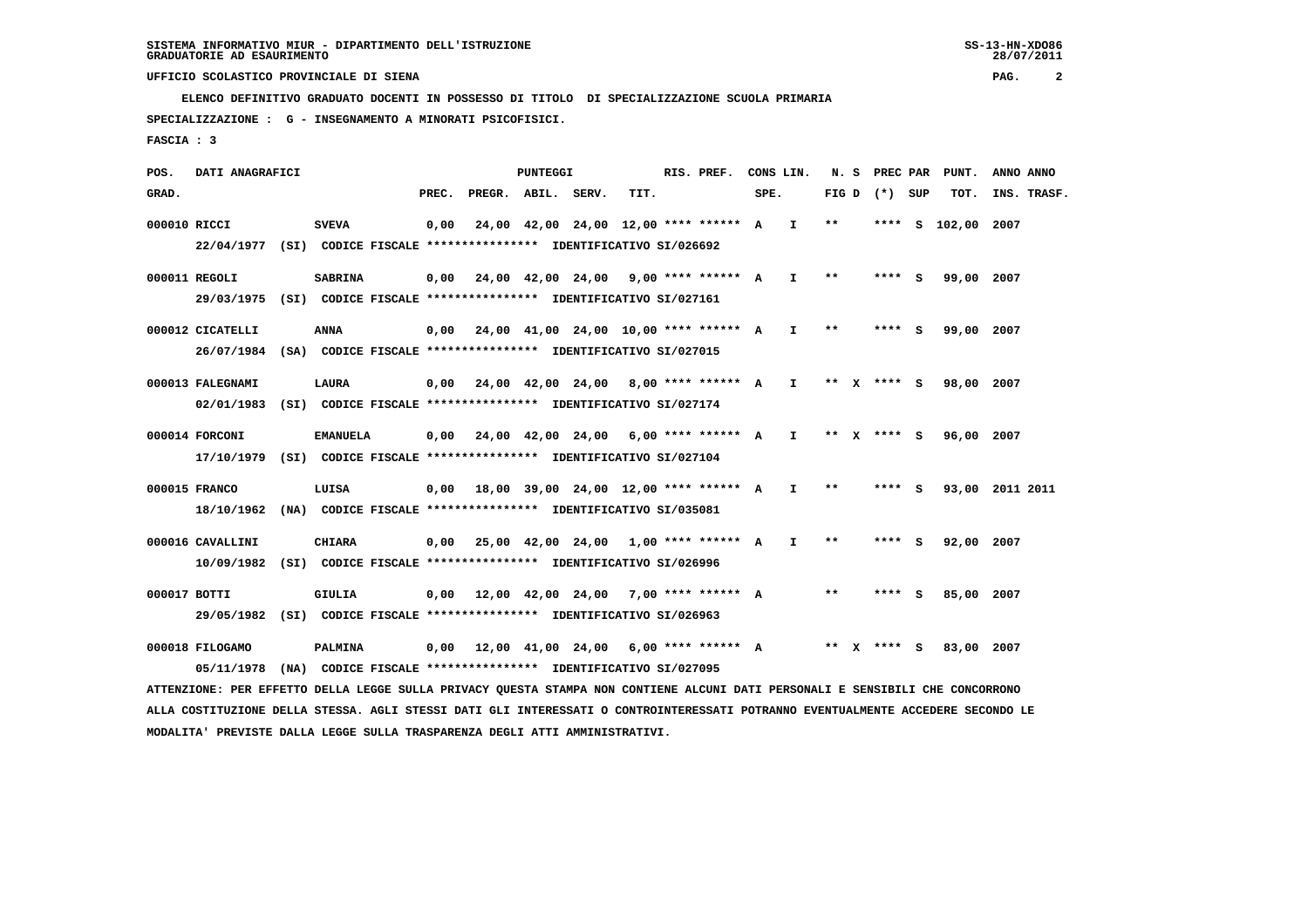**ELENCO DEFINITIVO GRADUATO DOCENTI IN POSSESSO DI TITOLO DI SPECIALIZZAZIONE SCUOLA PRIMARIA**

 **SPECIALIZZAZIONE : G - INSEGNAMENTO A MINORATI PSICOFISICI.**

 **FASCIA : 3**

 **POS. DATI ANAGRAFICI PUNTEGGI RIS. PREF. CONS LIN. N. S PREC PAR PUNT. ANNO ANNO**GRAD. **PREGRADE SERVEGE SERVE SERVE SPEREGE SPEREGALES SPEREGALES SPEREGALES SPEREGALES SPEREGALES SUP TOT. INS. TRASF. 000019 CATALANO ROBERTO 0,00 12,00 42,00 24,00 4,00 \*\*\*\* \*\*\*\*\*\* A I \*\* X \*\*\*\* S 82,00 2007 21/10/1977 (PA) CODICE FISCALE \*\*\*\*\*\*\*\*\*\*\*\*\*\*\*\* IDENTIFICATIVO SI/026994 000020 CASTELLITTO ANTONELLA 0,00 12,00 42,00 24,00 3,00 \*\*\*\* \*\*\*\*\*\* A I \*\* X \*\*\*\* S 81,00 2007 13/01/1980 (AV) CODICE FISCALE \*\*\*\*\*\*\*\*\*\*\*\*\*\*\*\* IDENTIFICATIVO SI/026992 000021 PARIBELLI ANTONIO 0,00 38,00 17,00 24,00 0,00 \*\*\*\* \*\*\*\*\*\* A \*\* \*\*\*\* S 79,00 2007 14/03/1970 (NA) CODICE FISCALE \*\*\*\*\*\*\*\*\*\*\*\*\*\*\*\* IDENTIFICATIVO SI/027370 000022 BASTREGHI MARTA 0,00 12,00 42,00 24,00 0,00 \*\*\*\* \*\*\*\*\*\* A \*\* \*\*\*\* S 78,00 2007 06/07/1984 (SI) CODICE FISCALE \*\*\*\*\*\*\*\*\*\*\*\*\*\*\*\* IDENTIFICATIVO SI/026934 000023 COPPOLA ELENA 0,00 10,00 42,00 26,00 0,00 \*\*\*\* \*\*\*\*\*\* A I \*\* X \*\*\*\* S 78,00 2007 16/06/1983 (SA) CODICE FISCALE \*\*\*\*\*\*\*\*\*\*\*\*\*\*\*\* IDENTIFICATIVO SI/027037**

- **000024 VEGLIO ANTONIO 0,00 0,00 42,00 24,00 10,00 \*\*\*\* \*\*\*\*\*\* A I \*\* X \*\*\*\* S 76,00 2007 16/03/1972 (SA) CODICE FISCALE \*\*\*\*\*\*\*\*\*\*\*\*\*\*\*\* IDENTIFICATIVO SI/027089**
- **000025 FRATINI REBECCA 0,00 0,00 42,00 24,00 6,00 \*\*\*\* \*\*\*\*\*\* A I \*\* \*\*\*\* S 72,00 2007 08/01/1984 (FI) CODICE FISCALE \*\*\*\*\*\*\*\*\*\*\*\*\*\*\*\* IDENTIFICATIVO SI/027115**
- **000026 LIGUORI SILVIA 0,00 0,00 41,00 24,00 6,00 \*\*\*\* \*\*\*\*\*\* A I \*\* \*\*\*\* S 71,00 2007 02/03/1978 (FI) CODICE FISCALE \*\*\*\*\*\*\*\*\*\*\*\*\*\*\*\* IDENTIFICATIVO SI/027213**

 **000027 CALABRESE LUCIA 0,00 0,00 42,00 24,00 4,00 \*\*\*\* \*\*\*\*\*\* A I \*\* \*\*\*\* S 70,00 2011 2011 07/06/1983 (CE) CODICE FISCALE \*\*\*\*\*\*\*\*\*\*\*\*\*\*\*\* IDENTIFICATIVO SI/035130 ATTENZIONE: PER EFFETTO DELLA LEGGE SULLA PRIVACY QUESTA STAMPA NON CONTIENE ALCUNI DATI PERSONALI E SENSIBILI CHE CONCORRONO ALLA COSTITUZIONE DELLA STESSA. AGLI STESSI DATI GLI INTERESSATI O CONTROINTERESSATI POTRANNO EVENTUALMENTE ACCEDERE SECONDO LE**

 **MODALITA' PREVISTE DALLA LEGGE SULLA TRASPARENZA DEGLI ATTI AMMINISTRATIVI.**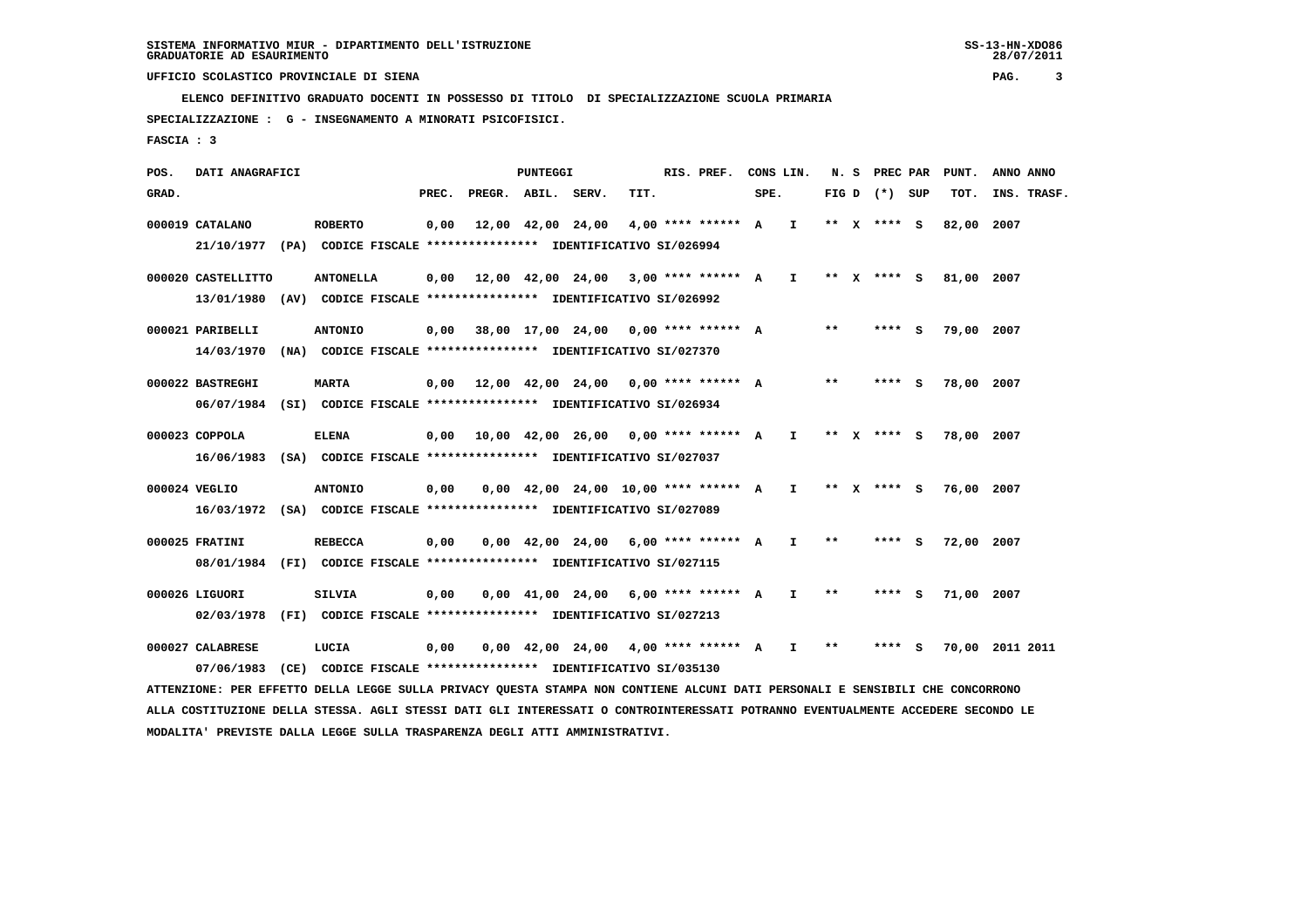**ELENCO DEFINITIVO GRADUATO DOCENTI IN POSSESSO DI TITOLO DI SPECIALIZZAZIONE SCUOLA PRIMARIA**

 **SPECIALIZZAZIONE : G - INSEGNAMENTO A MINORATI PSICOFISICI.**

 **FASCIA : 3**

 **POS. DATI ANAGRAFICI PUNTEGGI RIS. PREF. CONS LIN. N. S PREC PAR PUNT. ANNO ANNO**GRAD. **PREGRADE SERVEGE SERVE SERVE SPEREGE SPEREGALES SPEREGALES SPEREGALES SPEREGALES SPEREGALES SUP TOT. INS. TRASF. 000028 VISCONTI SERENA 0,00 0,00 42,00 24,00 3,00 \*\*\*\* \*\*\*\*\*\* A \*\* \*\*\*\* S 69,00 2007 08/10/1983 (SI) CODICE FISCALE \*\*\*\*\*\*\*\*\*\*\*\*\*\*\*\* IDENTIFICATIVO SI/027123 000029 GUAZZINI ALESSANDRA 0,00 0,00 42,00 24,00 3,00 \*\*\*\* \*\*\*\*\*\* A I \*\* \*\*\*\* S 69,00 2007 07/04/1972 (SI) CODICE FISCALE \*\*\*\*\*\*\*\*\*\*\*\*\*\*\*\* IDENTIFICATIVO SI/027145 000030 INDENNIDATE MARIA ASSUNTA 0,00 8,00 42,00 12,00 6,00 \*\*\*\* \*\*\*\*\*\* A I \*\* \*\*\*\* S 68,00 2011 2011 18/11/1972 (AQ) CODICE FISCALE \*\*\*\*\*\*\*\*\*\*\*\*\*\*\*\* IDENTIFICATIVO SI/035093 000031 TISCIONE MARIA GRAZIA 0,00 44,00 18,00 0,00 0,00 \*\*\*\* \*\*\*\*\*\* A F \*\* \*\*\*\* S 62,00 2005 17/11/1959 (CE) CODICE FISCALE \*\*\*\*\*\*\*\*\*\*\*\*\*\*\*\* IDENTIFICATIVO SI/025749 000032 GORI ALICE 0,00 3,00 41,00 18,00 0,00 \*\*\*\* \*\*\*\*\*\* A \*\* \*\*\*\* S 62,00 2007 03/05/1982 (SI) CODICE FISCALE \*\*\*\*\*\*\*\*\*\*\*\*\*\*\*\* IDENTIFICATIVO SI/027169 000033 CARNOVALE ROSA 0,00 0,00 42,00 12,00 3,00 \*\*\*\* \*\*\*\*\*\* A I \*\* \*\*\*\* S 57,00 2009 07/02/1977 (VV) CODICE FISCALE \*\*\*\*\*\*\*\*\*\*\*\*\*\*\*\* IDENTIFICATIVO SI/033221 000034 CICCARELLI MARIA 0,00 0,00 42,00 12,00 3,00 \*\*\*\* \*\*\*\*\*\* A I \*\* \*\*\*\* S 57,00 2011 2011 10/08/1987 (NA) CODICE FISCALE \*\*\*\*\*\*\*\*\*\*\*\*\*\*\*\* IDENTIFICATIVO SI/035152**

 **000035 BRUCHI ELENA 0,00 0,00 42,00 12,00 0,00 \*\*\*\* \*\*\*\*\*\* A I \*\* \*\*\*\* S 54,00 2007 09/10/1986 (SI) CODICE FISCALE \*\*\*\*\*\*\*\*\*\*\*\*\*\*\*\* IDENTIFICATIVO SI/026969**

 **000036 VELTRI MARILIA 0,00 0,00 42,00 12,00 0,00 \*\*\*\* \*\*\*\*\*\* A I \*\* \*\*\*\* S 54,00 2007 19/08/1986 (CS) CODICE FISCALE \*\*\*\*\*\*\*\*\*\*\*\*\*\*\*\* IDENTIFICATIVO SI/027088**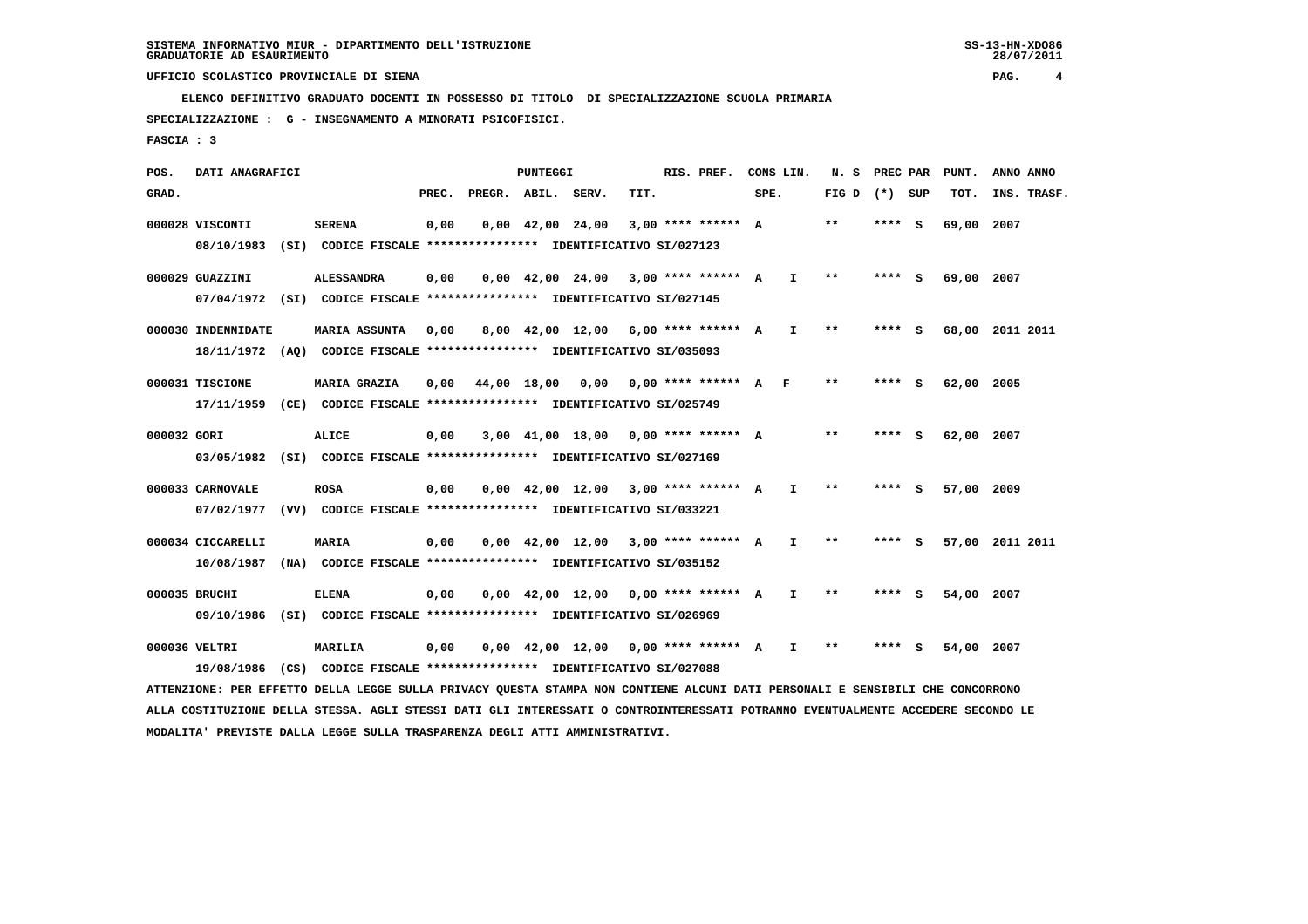**ELENCO DEFINITIVO GRADUATO DOCENTI IN POSSESSO DI TITOLO DI SPECIALIZZAZIONE SCUOLA PRIMARIA**

 **SPECIALIZZAZIONE : G - INSEGNAMENTO A MINORATI PSICOFISICI.**

 **FASCIA : 3**

 **POS. DATI ANAGRAFICI PUNTEGGI RIS. PREF. CONS LIN. N. S PREC PAR PUNT. ANNO ANNO**GRAD. **BRAD. PREC. PREGR. ABIL. SERV. TIT.** SPE. FIG D (\*) SUP TOT. INS. TRASF.  **000037 SCOVACRICCHI LAURA 0,00 0,00 42,00 12,00 0,00 \*\*\*\* \*\*\*\*\*\* A I \*\* \*\*\*\* S 54,00 2007 19/01/1985 (SI) CODICE FISCALE \*\*\*\*\*\*\*\*\*\*\*\*\*\*\*\* IDENTIFICATIVO SI/027077 000038 REGOLI GIULIA 0,00 0,00 41,00 12,00 0,00 \*\*\*\* \*\*\*\*\*\* A I \*\* \*\*\*\* S 53,00 2007 29/06/1985 (SI) CODICE FISCALE \*\*\*\*\*\*\*\*\*\*\*\*\*\*\*\* IDENTIFICATIVO SI/026614 000039 ROSSI VALERIA 0,00 0,00 42,00 0,00 0,00 \*\*\*\* \*\*\*\*\*\* A \*\* \*\*\*\* S 42,00 2007 09/07/1976 (SI) CODICE FISCALE \*\*\*\*\*\*\*\*\*\*\*\*\*\*\*\* IDENTIFICATIVO SI/026629 000040 PALMIERI LUISA 0,00 0,00 42,00 0,00 0,00 \*\*\*\* \*\*\*\*\*\* A \*\* X \*\*\*\* S 42,00 2007 15/12/1977 (AV) CODICE FISCALE \*\*\*\*\*\*\*\*\*\*\*\*\*\*\*\* IDENTIFICATIVO SI/027274 000041 CERRETANI GIULIA 0,00 0,00 42,00 0,00 0,00 \*\*\*\* \*\*\*\*\*\* A I \*\* \*\*\*\* S 42,00 2007 06/12/1987 (SI) CODICE FISCALE \*\*\*\*\*\*\*\*\*\*\*\*\*\*\*\* IDENTIFICATIVO SI/026986 000042 CARUSO MARIA ELISA 0,00 0,00 42,00 0,00 0,00 \*\*\*\* \*\*\*\*\*\* A I \*\* \*\*\*\* S 42,00 2011 2011 22/08/1987 (VV) CODICE FISCALE \*\*\*\*\*\*\*\*\*\*\*\*\*\*\*\* IDENTIFICATIVO SI/035134 000043 GILIBERTI MERCEDES 0,00 0,00 40,00 2,00 0,00 \*\*\*\* \*\*\*\*\*\* A I \*\* \*\*\*\* S 42,00 2011 2011 29/07/1980 (AV) CODICE FISCALE \*\*\*\*\*\*\*\*\*\*\*\*\*\*\*\* IDENTIFICATIVO SI/035091 000044 MARTINI ALESSANDRA 0,00 0,00 41,00 0,00 0,00 \*\*\*\* \*\*\*\*\*\* A \*\* \*\*\*\* S 41,00 2007 14/03/1984 (SI) CODICE FISCALE \*\*\*\*\*\*\*\*\*\*\*\*\*\*\*\* IDENTIFICATIVO SI/027227**

 **ATTENZIONE: PER EFFETTO DELLA LEGGE SULLA PRIVACY QUESTA STAMPA NON CONTIENE ALCUNI DATI PERSONALI E SENSIBILI CHE CONCORRONO**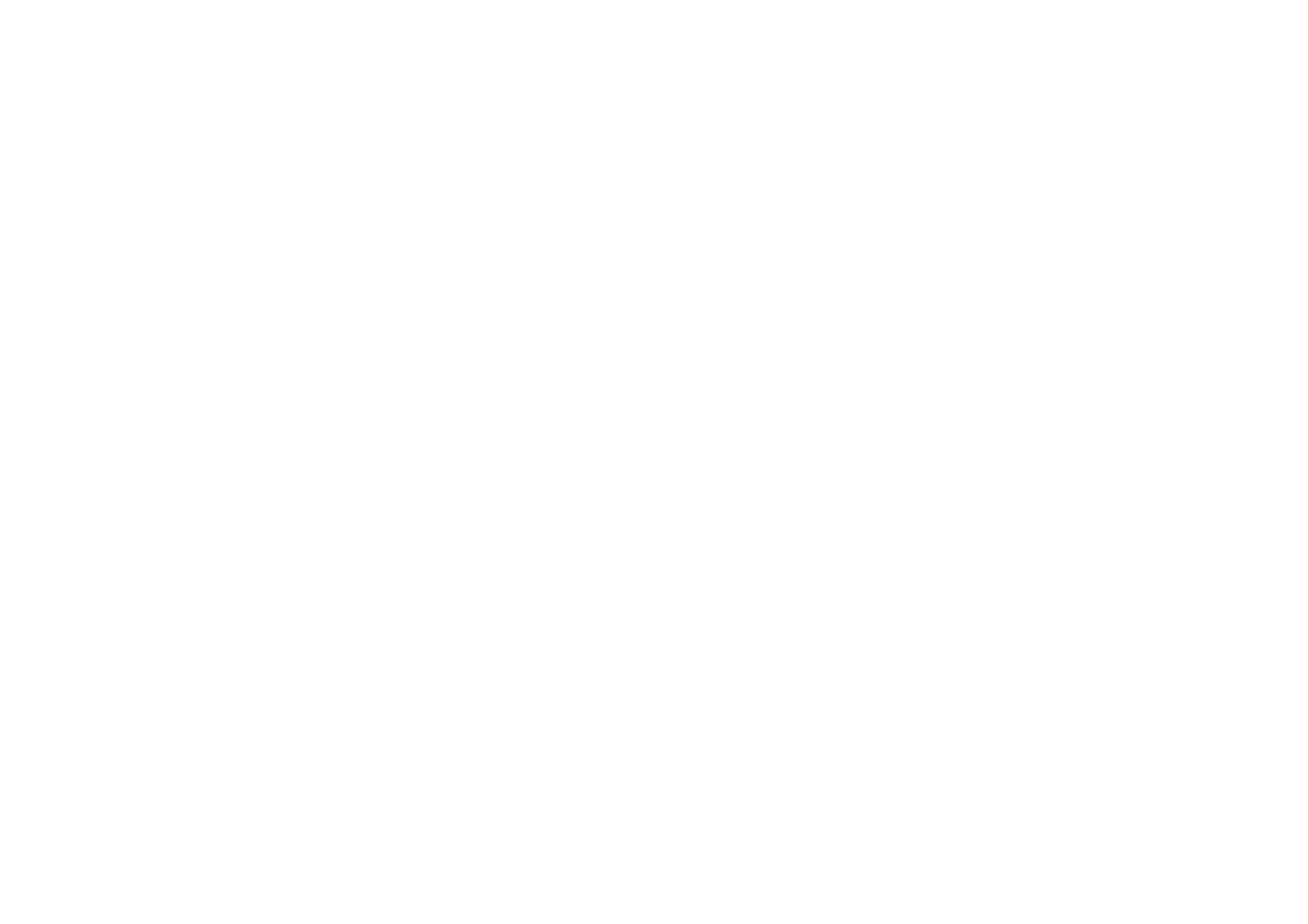**ELENCO DEFINITIVO GRADUATO DOCENTI IN POSSESSO DI TITOLO DI SPECIALIZZAZIONE SCUOLA PRIMARIA**

 **SPECIALIZZAZIONE : H - INSEGNAMENTO A MINORATI DELLA VISTA.**

 **FASCIA : 3**

 **POS. DATI ANAGRAFICI PUNTEGGI RIS. PREF. CONS LIN. N. S PREC PAR PUNT. ANNO ANNO**GRAD. **PREGRADE SERVEGE SERVE SERVE SPEREGE SPEREGALES SPEREGALES SPEREGALES SPEREGALES SPEREGALES SUP TOT. INS. TRASF. 000001 BOEMIO TERESA 0,00 154,00 40,00 0,00 3,00 \*\*\*\* \*\*\*\*\*\* A FI \*\* \*\*\*\* S 197,00 2011 2011 04/03/1973 (NA) CODICE FISCALE \*\*\*\*\*\*\*\*\*\*\*\*\*\*\*\* IDENTIFICATIVO SI/035162 000002 GENUALDI MICHELE 0,00 99,00 17,00 24,00 10,00 \*\*\*\* \*\*\*\*\*\* A \*\* \*\*\*\* S 150,00 2011 2011**

 **05/10/1970 (TO) CODICE FISCALE \*\*\*\*\*\*\*\*\*\*\*\*\*\*\*\* IDENTIFICATIVO SI/035094 000003 LANGELLOTTI SABRINA 0,00 42,00 42,00 24,00 12,00 \*\*\*\* \*\*\*\*\*\* A I \*\* \*\*\*\* S 120,00 2005**

 **23/09/1983 (NA) CODICE FISCALE \*\*\*\*\*\*\*\*\*\*\*\*\*\*\*\* IDENTIFICATIVO SI/025654**

 **000004 BICCHI LORENZO 0,00 44,00 41,00 24,00 9,00 \*\*\*\* \*\*\*\*\*\* A F \*\* X \*\*\*\* S 118,00 2007 09/08/1968 (SI) CODICE FISCALE \*\*\*\*\*\*\*\*\*\*\*\*\*\*\*\* IDENTIFICATIVO SI/027059**

- **000005 RUMBOLA' MARIELLA 0,00 46,00 41,00 24,00 3,00 \*\*\*\* \*\*\*\*\*\* A I \*\* \*\*\*\* S 114,00 2005 11/06/1981 (VV) CODICE FISCALE \*\*\*\*\*\*\*\*\*\*\*\*\*\*\*\* IDENTIFICATIVO SI/025523**
- **000006 LANGELLOTTI MAURIZIO 0,00 36,00 42,00 24,00 12,00 \*\*\*\* \*\*\*\*\*\* A I \*\* \*\*\*\* S 114,00 2005 26/02/1980 (NA) CODICE FISCALE \*\*\*\*\*\*\*\*\*\*\*\*\*\*\*\* IDENTIFICATIVO SI/025653**

 **000007 LO MONACO GIOVANNA 0,00 48,00 41,00 24,00 0,00 \*\*\*\* \*\*\*\*\*\* A S \*\* \*\*\*\* S 113,00 2005 04/12/1980 (PA) CODICE FISCALE \*\*\*\*\*\*\*\*\*\*\*\*\*\*\*\* IDENTIFICATIVO SI/025503**

 **000008 MEZZEDIMI SARA 0,00 38,00 42,00 24,00 0,00 \*\*\*\* \*\*\*\*\*\* A I \*\* \*\*\*\* S 104,00 2007 11/06/1982 (SI) CODICE FISCALE \*\*\*\*\*\*\*\*\*\*\*\*\*\*\*\* IDENTIFICATIVO SI/026635**

 **000009 FERRI VALENTINA 0,00 30,00 39,00 24,00 9,00 \*\*\*\* \*\*\*\*\*\* A I \*\* \*\*\*\* S 102,00 2007 14/02/1981 (NA) CODICE FISCALE \*\*\*\*\*\*\*\*\*\*\*\*\*\*\*\* IDENTIFICATIVO SI/027092**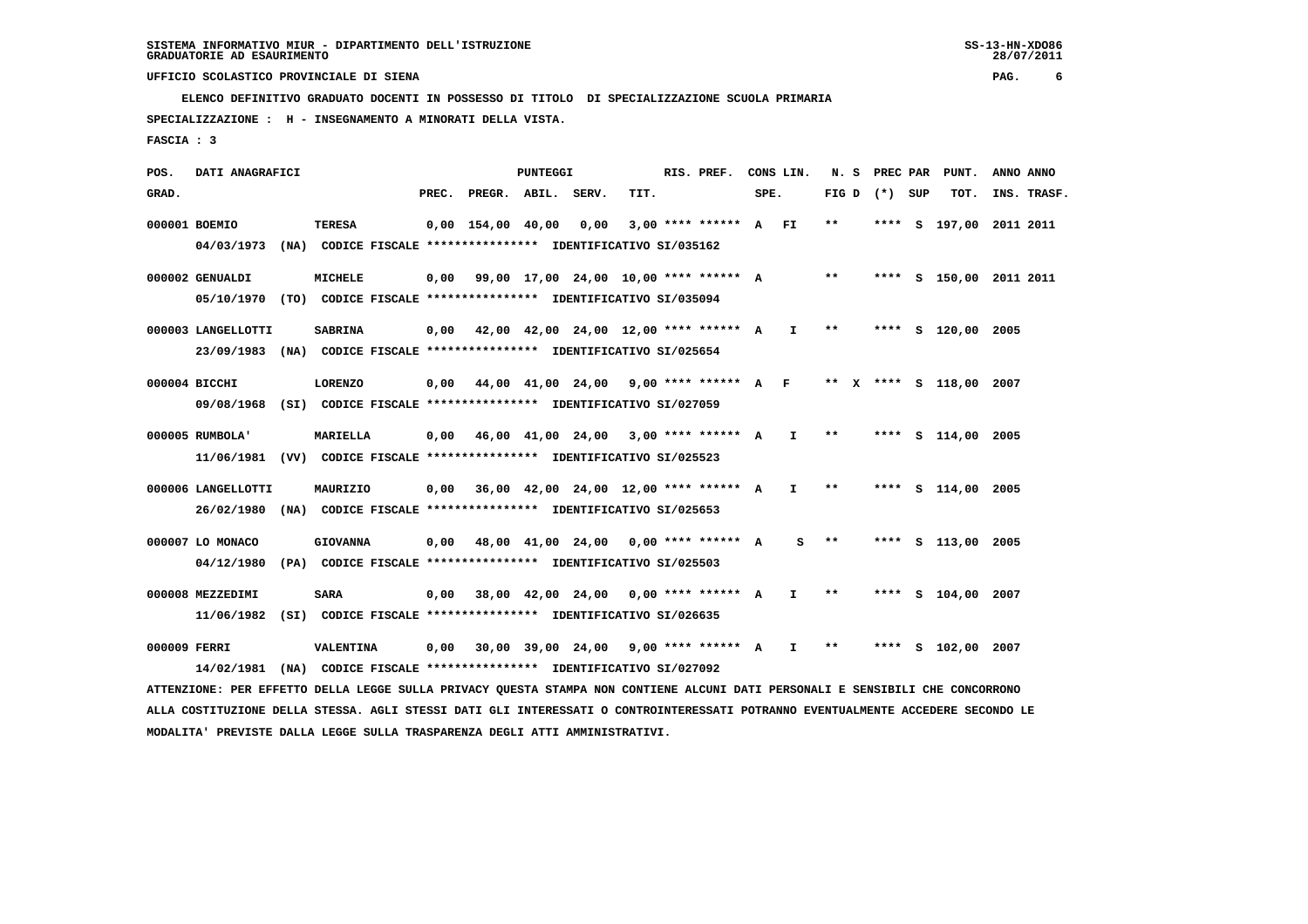**ELENCO DEFINITIVO GRADUATO DOCENTI IN POSSESSO DI TITOLO DI SPECIALIZZAZIONE SCUOLA PRIMARIA**

 **SPECIALIZZAZIONE : H - INSEGNAMENTO A MINORATI DELLA VISTA.**

 **FASCIA : 3**

 **POS. DATI ANAGRAFICI PUNTEGGI RIS. PREF. CONS LIN. N. S PREC PAR PUNT. ANNO ANNO**GRAD. **PREGRADE SERVEGE SERVE SERVE SPEREGE SPEREGALES SPEREGALES SPEREGALES SPEREGALES SPEREGALES SUP TOT. INS. TRASF. 000010 RICCI SVEVA 0,00 24,00 42,00 24,00 12,00 \*\*\*\* \*\*\*\*\*\* A I \*\* \*\*\*\* S 102,00 2007 22/04/1977 (SI) CODICE FISCALE \*\*\*\*\*\*\*\*\*\*\*\*\*\*\*\* IDENTIFICATIVO SI/026692 000011 REGOLI SABRINA 0,00 24,00 42,00 24,00 9,00 \*\*\*\* \*\*\*\*\*\* A I \*\* \*\*\*\* S 99,00 2007 29/03/1975 (SI) CODICE FISCALE \*\*\*\*\*\*\*\*\*\*\*\*\*\*\*\* IDENTIFICATIVO SI/027161 000012 CICATELLI ANNA 0,00 24,00 41,00 24,00 10,00 \*\*\*\* \*\*\*\*\*\* A I \*\* \*\*\*\* S 99,00 2007 26/07/1984 (SA) CODICE FISCALE \*\*\*\*\*\*\*\*\*\*\*\*\*\*\*\* IDENTIFICATIVO SI/027015**

 **000013 FALEGNAMI LAURA 0,00 24,00 42,00 24,00 8,00 \*\*\*\* \*\*\*\*\*\* A I \*\* X \*\*\*\* S 98,00 2007 02/01/1983 (SI) CODICE FISCALE \*\*\*\*\*\*\*\*\*\*\*\*\*\*\*\* IDENTIFICATIVO SI/027174**

- **000014 FORCONI EMANUELA 0,00 24,00 42,00 24,00 6,00 \*\*\*\* \*\*\*\*\*\* A I \*\* X \*\*\*\* S 96,00 2007 17/10/1979 (SI) CODICE FISCALE \*\*\*\*\*\*\*\*\*\*\*\*\*\*\*\* IDENTIFICATIVO SI/027104**
- **000015 FRANCO LUISA 0,00 18,00 39,00 24,00 12,00 \*\*\*\* \*\*\*\*\*\* A I \*\* \*\*\*\* S 93,00 2011 2011 18/10/1962 (NA) CODICE FISCALE \*\*\*\*\*\*\*\*\*\*\*\*\*\*\*\* IDENTIFICATIVO SI/035081**

 **000016 CAVALLINI CHIARA 0,00 25,00 42,00 24,00 1,00 \*\*\*\* \*\*\*\*\*\* A I \*\* \*\*\*\* S 92,00 2007 10/09/1982 (SI) CODICE FISCALE \*\*\*\*\*\*\*\*\*\*\*\*\*\*\*\* IDENTIFICATIVO SI/026996**

 **000017 BOTTI GIULIA 0,00 12,00 42,00 24,00 7,00 \*\*\*\* \*\*\*\*\*\* A \*\* \*\*\*\* S 85,00 2007 29/05/1982 (SI) CODICE FISCALE \*\*\*\*\*\*\*\*\*\*\*\*\*\*\*\* IDENTIFICATIVO SI/026963**

 **000018 FILOGAMO PALMINA 0,00 12,00 41,00 24,00 6,00 \*\*\*\* \*\*\*\*\*\* A \*\* X \*\*\*\* S 83,00 2007 05/11/1978 (NA) CODICE FISCALE \*\*\*\*\*\*\*\*\*\*\*\*\*\*\*\* IDENTIFICATIVO SI/027095**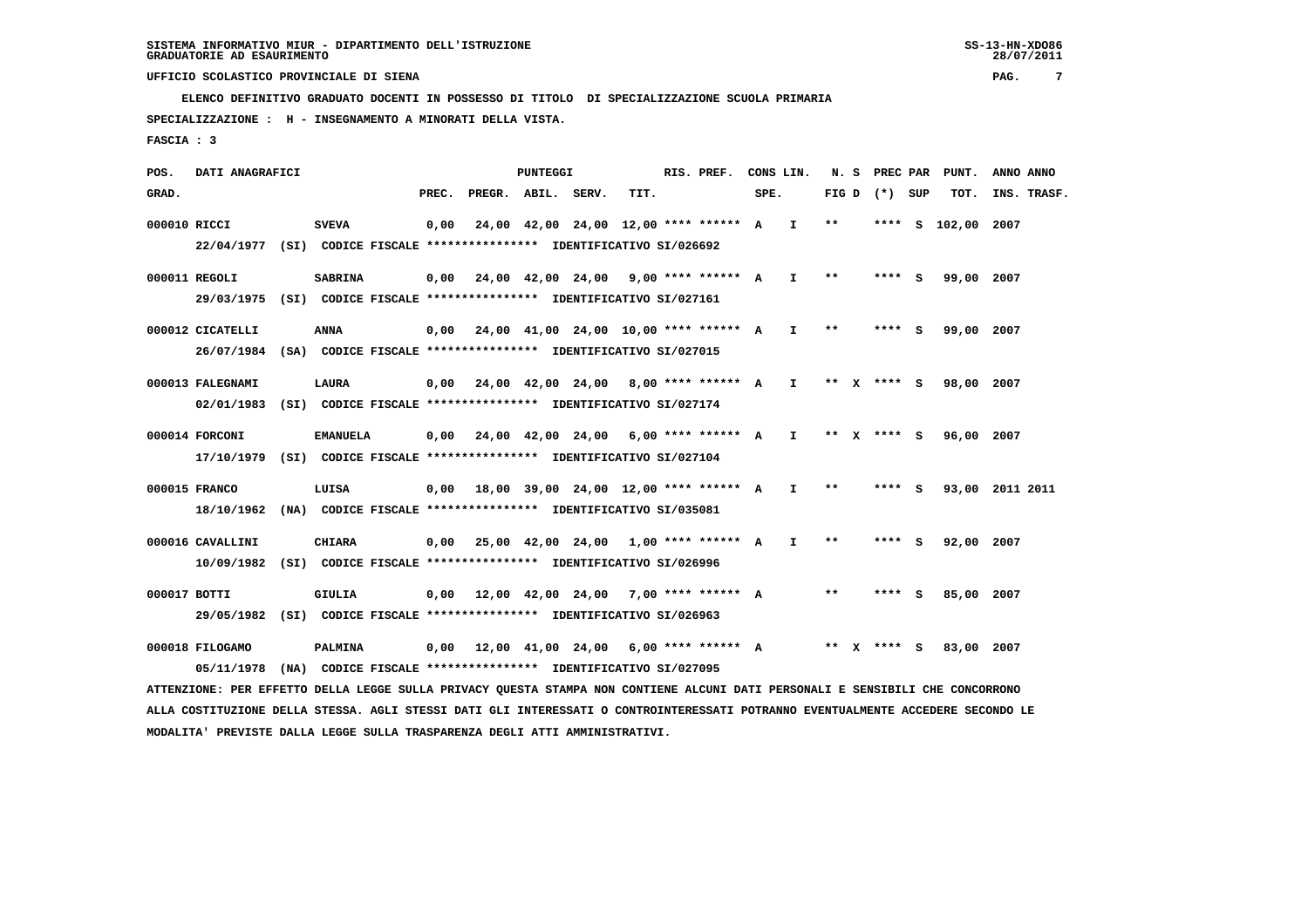**ELENCO DEFINITIVO GRADUATO DOCENTI IN POSSESSO DI TITOLO DI SPECIALIZZAZIONE SCUOLA PRIMARIA**

 **SPECIALIZZAZIONE : H - INSEGNAMENTO A MINORATI DELLA VISTA.**

 **FASCIA : 3**

 **POS. DATI ANAGRAFICI PUNTEGGI RIS. PREF. CONS LIN. N. S PREC PAR PUNT. ANNO ANNO**GRAD. **PREGRADE SERVEGR. ABIL. SERV. TIT.** SPE. FIG D (\*) SUP TOT. INS. TRASF.  **000019 CATALANO ROBERTO 0,00 12,00 42,00 24,00 4,00 \*\*\*\* \*\*\*\*\*\* A I \*\* X \*\*\*\* S 82,00 2007 21/10/1977 (PA) CODICE FISCALE \*\*\*\*\*\*\*\*\*\*\*\*\*\*\*\* IDENTIFICATIVO SI/026994 000020 CASTELLITTO ANTONELLA 0,00 12,00 42,00 24,00 3,00 \*\*\*\* \*\*\*\*\*\* A I \*\* X \*\*\*\* S 81,00 2007 13/01/1980 (AV) CODICE FISCALE \*\*\*\*\*\*\*\*\*\*\*\*\*\*\*\* IDENTIFICATIVO SI/026992 000021 PARIBELLI ANTONIO 0,00 38,00 17,00 24,00 0,00 \*\*\*\* \*\*\*\*\*\* A \*\* \*\*\*\* S 79,00 2007 14/03/1970 (NA) CODICE FISCALE \*\*\*\*\*\*\*\*\*\*\*\*\*\*\*\* IDENTIFICATIVO SI/027370 000022 BASTREGHI MARTA 0,00 12,00 42,00 24,00 0,00 \*\*\*\* \*\*\*\*\*\* A \*\* \*\*\*\* S 78,00 2007 06/07/1984 (SI) CODICE FISCALE \*\*\*\*\*\*\*\*\*\*\*\*\*\*\*\* IDENTIFICATIVO SI/026934 000023 COPPOLA ELENA 0,00 10,00 42,00 26,00 0,00 \*\*\*\* \*\*\*\*\*\* A I \*\* X \*\*\*\* S 78,00 2007 16/06/1983 (SA) CODICE FISCALE \*\*\*\*\*\*\*\*\*\*\*\*\*\*\*\* IDENTIFICATIVO SI/027037**

 **000024 VEGLIO ANTONIO 0,00 0,00 42,00 24,00 10,00 \*\*\*\* \*\*\*\*\*\* A I \*\* X \*\*\*\* S 76,00 2007 16/03/1972 (SA) CODICE FISCALE \*\*\*\*\*\*\*\*\*\*\*\*\*\*\*\* IDENTIFICATIVO SI/027089**

 **000025 FRATINI REBECCA 0,00 0,00 42,00 24,00 6,00 \*\*\*\* \*\*\*\*\*\* A I \*\* \*\*\*\* S 72,00 2007 08/01/1984 (FI) CODICE FISCALE \*\*\*\*\*\*\*\*\*\*\*\*\*\*\*\* IDENTIFICATIVO SI/027115**

 **000026 LIGUORI SILVIA 0,00 0,00 41,00 24,00 6,00 \*\*\*\* \*\*\*\*\*\* A I \*\* \*\*\*\* S 71,00 2007 02/03/1978 (FI) CODICE FISCALE \*\*\*\*\*\*\*\*\*\*\*\*\*\*\*\* IDENTIFICATIVO SI/027213**

 **000027 CALABRESE LUCIA 0,00 0,00 42,00 24,00 4,00 \*\*\*\* \*\*\*\*\*\* A I \*\* \*\*\*\* S 70,00 2011 2011 07/06/1983 (CE) CODICE FISCALE \*\*\*\*\*\*\*\*\*\*\*\*\*\*\*\* IDENTIFICATIVO SI/035130 ATTENZIONE: PER EFFETTO DELLA LEGGE SULLA PRIVACY QUESTA STAMPA NON CONTIENE ALCUNI DATI PERSONALI E SENSIBILI CHE CONCORRONO ALLA COSTITUZIONE DELLA STESSA. AGLI STESSI DATI GLI INTERESSATI O CONTROINTERESSATI POTRANNO EVENTUALMENTE ACCEDERE SECONDO LE**

 **MODALITA' PREVISTE DALLA LEGGE SULLA TRASPARENZA DEGLI ATTI AMMINISTRATIVI.**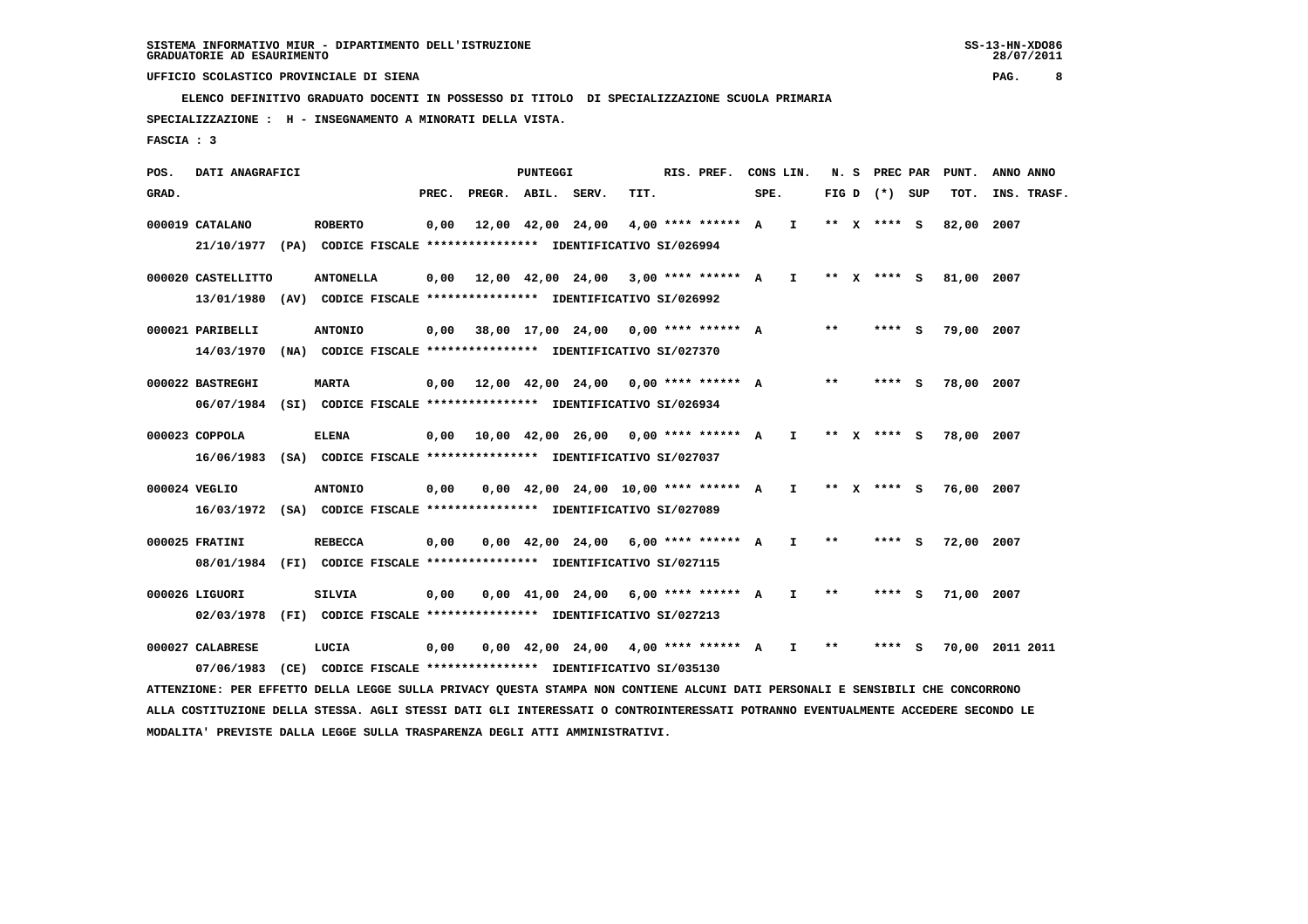**ELENCO DEFINITIVO GRADUATO DOCENTI IN POSSESSO DI TITOLO DI SPECIALIZZAZIONE SCUOLA PRIMARIA**

 **SPECIALIZZAZIONE : H - INSEGNAMENTO A MINORATI DELLA VISTA.**

 **FASCIA : 3**

 **POS. DATI ANAGRAFICI PUNTEGGI RIS. PREF. CONS LIN. N. S PREC PAR PUNT. ANNO ANNO**GRAD. **PREGRADE SERVEGE SERVE SERVE SPEREGE SPEREGALES SPEREGALES SPEREGALES SPEREGALES SPEREGALES SUP TOT. INS. TRASF. 000028 VISCONTI SERENA 0,00 0,00 42,00 24,00 3,00 \*\*\*\* \*\*\*\*\*\* A \*\* \*\*\*\* S 69,00 2007 08/10/1983 (SI) CODICE FISCALE \*\*\*\*\*\*\*\*\*\*\*\*\*\*\*\* IDENTIFICATIVO SI/027123 000029 GUAZZINI ALESSANDRA 0,00 0,00 42,00 24,00 3,00 \*\*\*\* \*\*\*\*\*\* A I \*\* \*\*\*\* S 69,00 2007 07/04/1972 (SI) CODICE FISCALE \*\*\*\*\*\*\*\*\*\*\*\*\*\*\*\* IDENTIFICATIVO SI/027145 000030 INDENNIDATE MARIA ASSUNTA 0,00 8,00 42,00 12,00 6,00 \*\*\*\* \*\*\*\*\*\* A I \*\* \*\*\*\* S 68,00 2011 2011 18/11/1972 (AQ) CODICE FISCALE \*\*\*\*\*\*\*\*\*\*\*\*\*\*\*\* IDENTIFICATIVO SI/035093 000031 TISCIONE MARIA GRAZIA 0,00 44,00 18,00 0,00 0,00 \*\*\*\* \*\*\*\*\*\* A F \*\* \*\*\*\* S 62,00 2005 17/11/1959 (CE) CODICE FISCALE \*\*\*\*\*\*\*\*\*\*\*\*\*\*\*\* IDENTIFICATIVO SI/025749 000032 GORI ALICE 0,00 3,00 41,00 18,00 0,00 \*\*\*\* \*\*\*\*\*\* A \*\* \*\*\*\* S 62,00 2007 03/05/1982 (SI) CODICE FISCALE \*\*\*\*\*\*\*\*\*\*\*\*\*\*\*\* IDENTIFICATIVO SI/027169 000033 CARNOVALE ROSA 0,00 0,00 42,00 12,00 3,00 \*\*\*\* \*\*\*\*\*\* A I \*\* \*\*\*\* S 57,00 2009 07/02/1977 (VV) CODICE FISCALE \*\*\*\*\*\*\*\*\*\*\*\*\*\*\*\* IDENTIFICATIVO SI/033221**

 **000034 CICCARELLI MARIA 0,00 0,00 42,00 12,00 3,00 \*\*\*\* \*\*\*\*\*\* A I \*\* \*\*\*\* S 57,00 2011 2011 10/08/1987 (NA) CODICE FISCALE \*\*\*\*\*\*\*\*\*\*\*\*\*\*\*\* IDENTIFICATIVO SI/035152**

 **000035 BRUCHI ELENA 0,00 0,00 42,00 12,00 0,00 \*\*\*\* \*\*\*\*\*\* A I \*\* \*\*\*\* S 54,00 2007 09/10/1986 (SI) CODICE FISCALE \*\*\*\*\*\*\*\*\*\*\*\*\*\*\*\* IDENTIFICATIVO SI/026969**

 **000036 VELTRI MARILIA 0,00 0,00 42,00 12,00 0,00 \*\*\*\* \*\*\*\*\*\* A I \*\* \*\*\*\* S 54,00 2007 19/08/1986 (CS) CODICE FISCALE \*\*\*\*\*\*\*\*\*\*\*\*\*\*\*\* IDENTIFICATIVO SI/027088**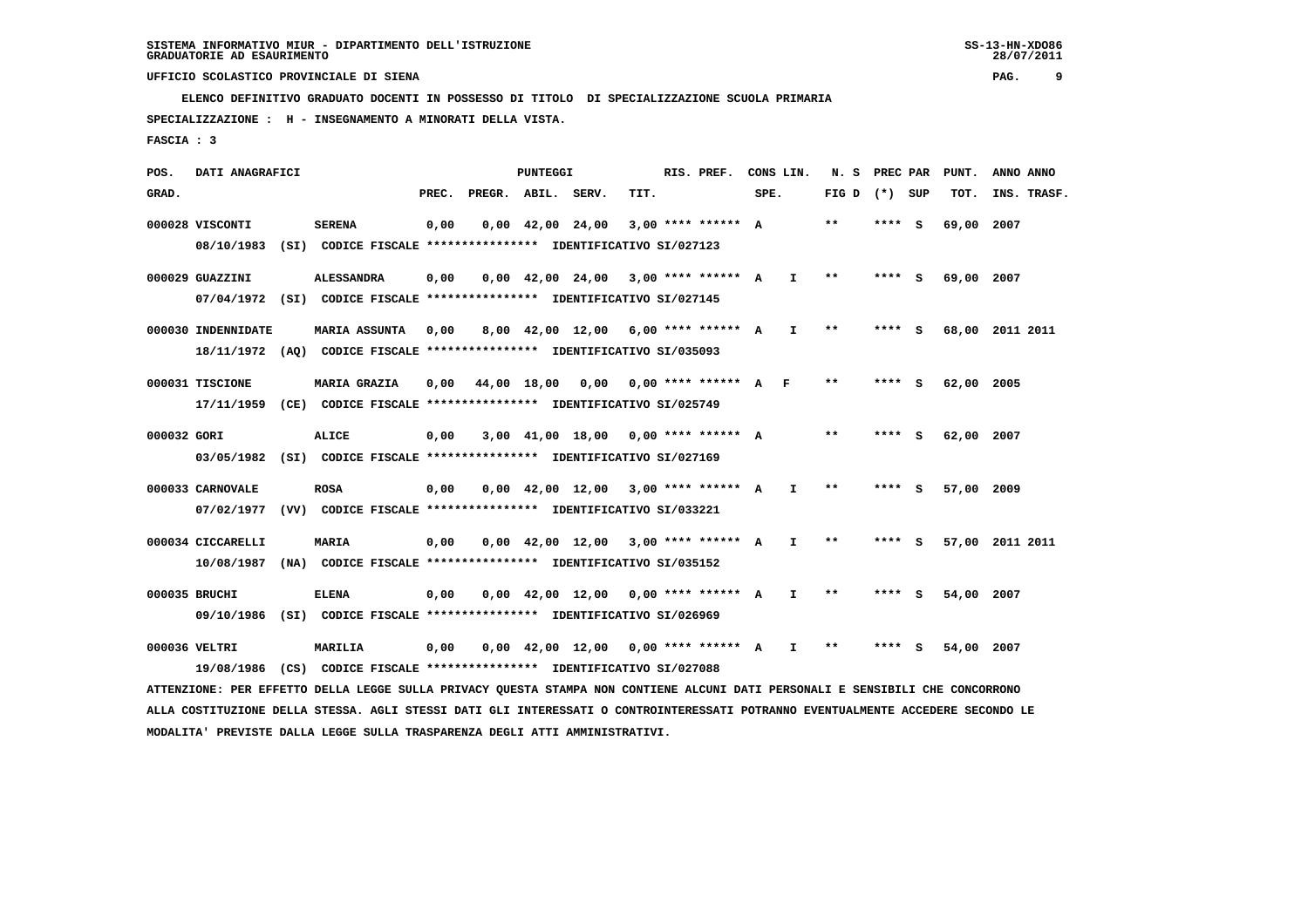**ELENCO DEFINITIVO GRADUATO DOCENTI IN POSSESSO DI TITOLO DI SPECIALIZZAZIONE SCUOLA PRIMARIA**

 **SPECIALIZZAZIONE : H - INSEGNAMENTO A MINORATI DELLA VISTA.**

 **FASCIA : 3**

 **POS. DATI ANAGRAFICI PUNTEGGI RIS. PREF. CONS LIN. N. S PREC PAR PUNT. ANNO ANNO**GRAD. **BRAD. PREC. PREGR. ABIL. SERV. TIT.** SPE. FIG D (\*) SUP TOT. INS. TRASF.  **000037 SCOVACRICCHI LAURA 0,00 0,00 42,00 12,00 0,00 \*\*\*\* \*\*\*\*\*\* A I \*\* \*\*\*\* S 54,00 2007 19/01/1985 (SI) CODICE FISCALE \*\*\*\*\*\*\*\*\*\*\*\*\*\*\*\* IDENTIFICATIVO SI/027077 000038 REGOLI GIULIA 0,00 0,00 41,00 12,00 0,00 \*\*\*\* \*\*\*\*\*\* A I \*\* \*\*\*\* S 53,00 2007 29/06/1985 (SI) CODICE FISCALE \*\*\*\*\*\*\*\*\*\*\*\*\*\*\*\* IDENTIFICATIVO SI/026614 000039 ROSSI VALERIA 0,00 0,00 42,00 0,00 0,00 \*\*\*\* \*\*\*\*\*\* A \*\* \*\*\*\* S 42,00 2007 09/07/1976 (SI) CODICE FISCALE \*\*\*\*\*\*\*\*\*\*\*\*\*\*\*\* IDENTIFICATIVO SI/026629 000040 PALMIERI LUISA 0,00 0,00 42,00 0,00 0,00 \*\*\*\* \*\*\*\*\*\* A \*\* X \*\*\*\* S 42,00 2007 15/12/1977 (AV) CODICE FISCALE \*\*\*\*\*\*\*\*\*\*\*\*\*\*\*\* IDENTIFICATIVO SI/027274 000041 CERRETANI GIULIA 0,00 0,00 42,00 0,00 0,00 \*\*\*\* \*\*\*\*\*\* A I \*\* \*\*\*\* S 42,00 2007 06/12/1987 (SI) CODICE FISCALE \*\*\*\*\*\*\*\*\*\*\*\*\*\*\*\* IDENTIFICATIVO SI/026986 000042 CARUSO MARIA ELISA 0,00 0,00 42,00 0,00 0,00 \*\*\*\* \*\*\*\*\*\* A I \*\* \*\*\*\* S 42,00 2011 2011 22/08/1987 (VV) CODICE FISCALE \*\*\*\*\*\*\*\*\*\*\*\*\*\*\*\* IDENTIFICATIVO SI/035134 000043 GILIBERTI MERCEDES 0,00 0,00 40,00 2,00 0,00 \*\*\*\* \*\*\*\*\*\* A I \*\* \*\*\*\* S 42,00 2011 2011 29/07/1980 (AV) CODICE FISCALE \*\*\*\*\*\*\*\*\*\*\*\*\*\*\*\* IDENTIFICATIVO SI/035091 000044 MARTINI ALESSANDRA 0,00 0,00 41,00 0,00 0,00 \*\*\*\* \*\*\*\*\*\* A \*\* \*\*\*\* S 41,00 2007 14/03/1984 (SI) CODICE FISCALE \*\*\*\*\*\*\*\*\*\*\*\*\*\*\*\* IDENTIFICATIVO SI/027227**

 **ATTENZIONE: PER EFFETTO DELLA LEGGE SULLA PRIVACY QUESTA STAMPA NON CONTIENE ALCUNI DATI PERSONALI E SENSIBILI CHE CONCORRONO**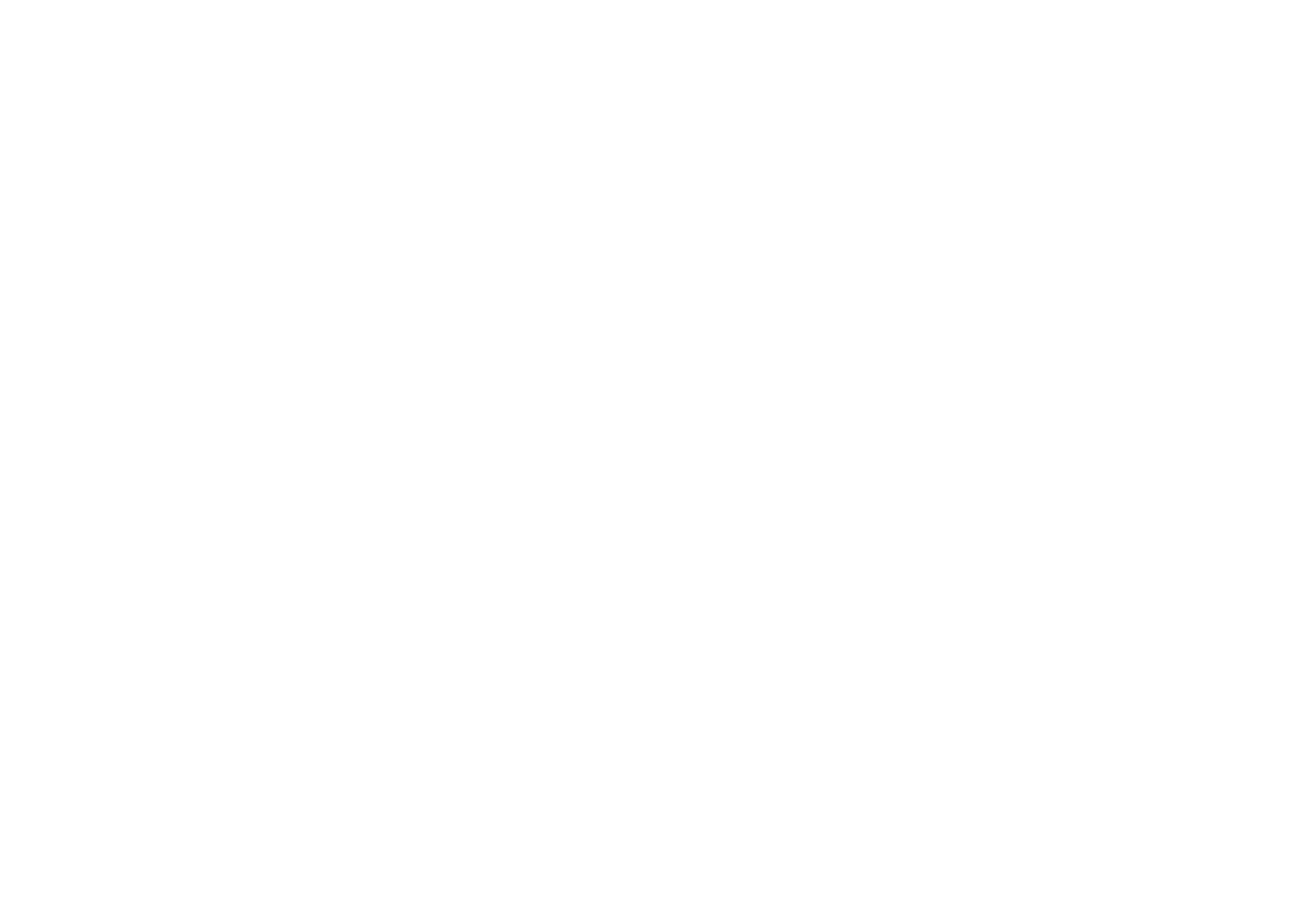**ELENCO DEFINITIVO GRADUATO DOCENTI IN POSSESSO DI TITOLO DI SPECIALIZZAZIONE SCUOLA PRIMARIA**

 **SPECIALIZZAZIONE : I - INSEGNAMENTO A MINORATI DELL'UDITO.**

 **FASCIA : 3**

 **POS. DATI ANAGRAFICI PUNTEGGI RIS. PREF. CONS LIN. N. S PREC PAR PUNT. ANNO ANNO**GRAD. **PREGRADE SERVEGE SERVE SERVE SPEREGE SPEREGALES SPEREGALES SPEREGALES SPEREGALES SPEREGALES SUP TOT. INS. TRASF. 000001 BOEMIO TERESA 0,00 154,00 40,00 0,00 3,00 \*\*\*\* \*\*\*\*\*\* A FI \*\* \*\*\*\* S 197,00 2011 2011 04/03/1973 (NA) CODICE FISCALE \*\*\*\*\*\*\*\*\*\*\*\*\*\*\*\* IDENTIFICATIVO SI/035162 000002 GENUALDI MICHELE 0,00 99,00 17,00 24,00 10,00 \*\*\*\* \*\*\*\*\*\* A \*\* \*\*\*\* S 150,00 2011 2011**

 **05/10/1970 (TO) CODICE FISCALE \*\*\*\*\*\*\*\*\*\*\*\*\*\*\*\* IDENTIFICATIVO SI/035094**

 **000003 LANGELLOTTI SABRINA 0,00 42,00 42,00 24,00 12,00 \*\*\*\* \*\*\*\*\*\* A I \*\* \*\*\*\* S 120,00 2005 23/09/1983 (NA) CODICE FISCALE \*\*\*\*\*\*\*\*\*\*\*\*\*\*\*\* IDENTIFICATIVO SI/025654**

 **000004 BICCHI LORENZO 0,00 44,00 41,00 24,00 9,00 \*\*\*\* \*\*\*\*\*\* A F \*\* X \*\*\*\* S 118,00 2007 09/08/1968 (SI) CODICE FISCALE \*\*\*\*\*\*\*\*\*\*\*\*\*\*\*\* IDENTIFICATIVO SI/027059**

 **000005 RUMBOLA' MARIELLA 0,00 46,00 41,00 24,00 3,00 \*\*\*\* \*\*\*\*\*\* A I \*\* \*\*\*\* S 114,00 2005 11/06/1981 (VV) CODICE FISCALE \*\*\*\*\*\*\*\*\*\*\*\*\*\*\*\* IDENTIFICATIVO SI/025523**

 **000006 LANGELLOTTI MAURIZIO 0,00 36,00 42,00 24,00 12,00 \*\*\*\* \*\*\*\*\*\* A I \*\* \*\*\*\* S 114,00 2005 26/02/1980 (NA) CODICE FISCALE \*\*\*\*\*\*\*\*\*\*\*\*\*\*\*\* IDENTIFICATIVO SI/025653**

 **000007 LO MONACO GIOVANNA 0,00 48,00 41,00 24,00 0,00 \*\*\*\* \*\*\*\*\*\* A S \*\* \*\*\*\* S 113,00 2005 04/12/1980 (PA) CODICE FISCALE \*\*\*\*\*\*\*\*\*\*\*\*\*\*\*\* IDENTIFICATIVO SI/025503**

 **000008 MEZZEDIMI SARA 0,00 38,00 42,00 24,00 0,00 \*\*\*\* \*\*\*\*\*\* A I \*\* \*\*\*\* S 104,00 2007 11/06/1982 (SI) CODICE FISCALE \*\*\*\*\*\*\*\*\*\*\*\*\*\*\*\* IDENTIFICATIVO SI/026635**

 **000009 FERRI VALENTINA 0,00 30,00 39,00 24,00 9,00 \*\*\*\* \*\*\*\*\*\* A I \*\* \*\*\*\* S 102,00 2007 14/02/1981 (NA) CODICE FISCALE \*\*\*\*\*\*\*\*\*\*\*\*\*\*\*\* IDENTIFICATIVO SI/027092**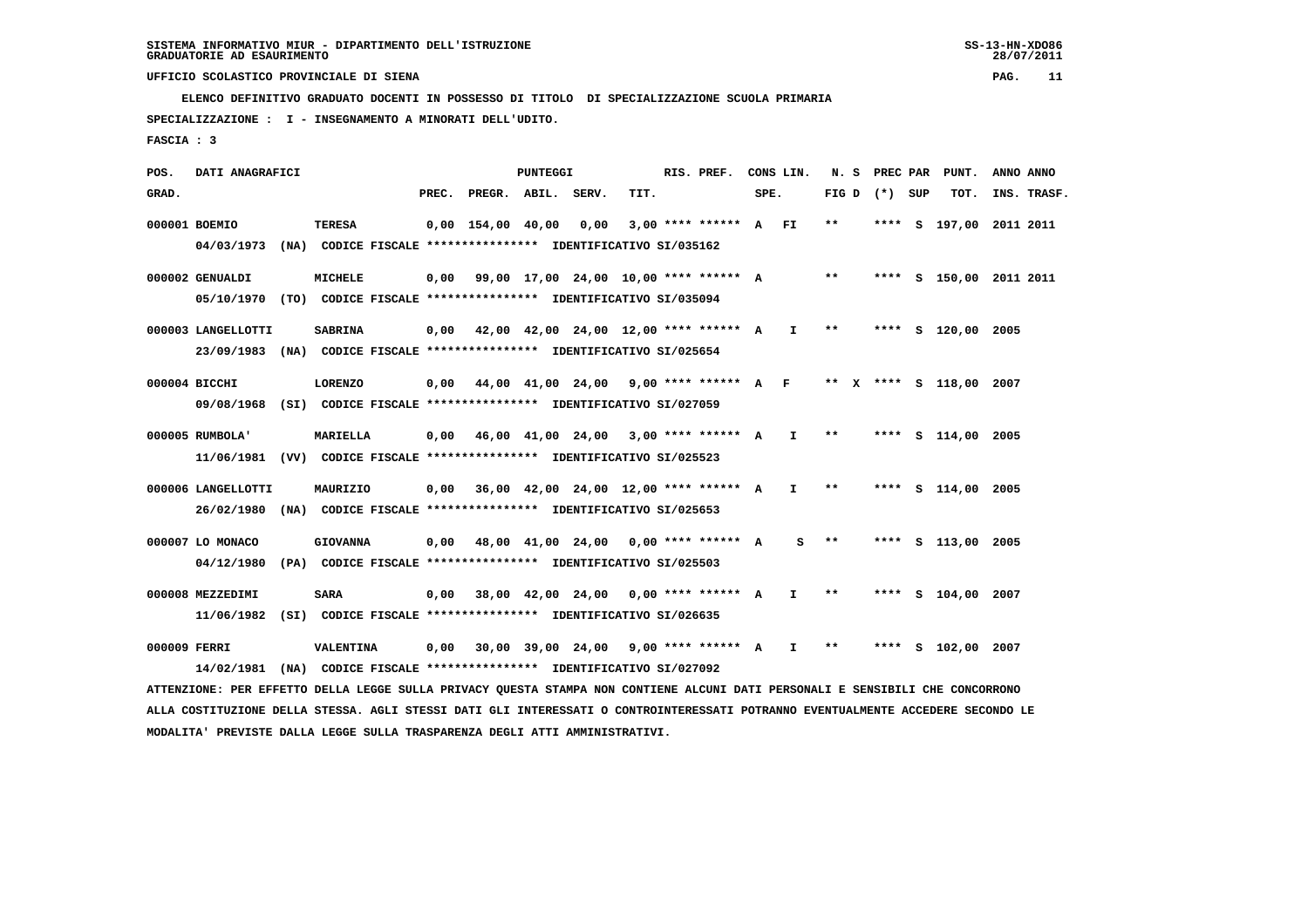**ELENCO DEFINITIVO GRADUATO DOCENTI IN POSSESSO DI TITOLO DI SPECIALIZZAZIONE SCUOLA PRIMARIA**

 **SPECIALIZZAZIONE : I - INSEGNAMENTO A MINORATI DELL'UDITO.**

 **FASCIA : 3**

 **POS. DATI ANAGRAFICI PUNTEGGI RIS. PREF. CONS LIN. N. S PREC PAR PUNT. ANNO ANNO**GRAD. **PREGRADE SERVEGE SERVE SERVE SPEREGE SPEREGALES SPEREGALES SPEREGALES SPEREGALES SPEREGALES SUP TOT. INS. TRASF. 000010 RICCI SVEVA 0,00 24,00 42,00 24,00 12,00 \*\*\*\* \*\*\*\*\*\* A I \*\* \*\*\*\* S 102,00 2007 22/04/1977 (SI) CODICE FISCALE \*\*\*\*\*\*\*\*\*\*\*\*\*\*\*\* IDENTIFICATIVO SI/026692 000011 REGOLI SABRINA 0,00 24,00 42,00 24,00 9,00 \*\*\*\* \*\*\*\*\*\* A I \*\* \*\*\*\* S 99,00 2007 29/03/1975 (SI) CODICE FISCALE \*\*\*\*\*\*\*\*\*\*\*\*\*\*\*\* IDENTIFICATIVO SI/027161 000012 CICATELLI ANNA 0,00 24,00 41,00 24,00 10,00 \*\*\*\* \*\*\*\*\*\* A I \*\* \*\*\*\* S 99,00 2007 26/07/1984 (SA) CODICE FISCALE \*\*\*\*\*\*\*\*\*\*\*\*\*\*\*\* IDENTIFICATIVO SI/027015 000013 FALEGNAMI LAURA 0,00 24,00 42,00 24,00 8,00 \*\*\*\* \*\*\*\*\*\* A I \*\* X \*\*\*\* S 98,00 2007 02/01/1983 (SI) CODICE FISCALE \*\*\*\*\*\*\*\*\*\*\*\*\*\*\*\* IDENTIFICATIVO SI/027174**

- **000014 FORCONI EMANUELA 0,00 24,00 42,00 24,00 6,00 \*\*\*\* \*\*\*\*\*\* A I \*\* X \*\*\*\* S 96,00 2007 17/10/1979 (SI) CODICE FISCALE \*\*\*\*\*\*\*\*\*\*\*\*\*\*\*\* IDENTIFICATIVO SI/027104**
- **000015 FRANCO LUISA 0,00 18,00 39,00 24,00 12,00 \*\*\*\* \*\*\*\*\*\* A I \*\* \*\*\*\* S 93,00 2011 2011 18/10/1962 (NA) CODICE FISCALE \*\*\*\*\*\*\*\*\*\*\*\*\*\*\*\* IDENTIFICATIVO SI/035081**
- **000016 CAVALLINI CHIARA 0,00 25,00 42,00 24,00 1,00 \*\*\*\* \*\*\*\*\*\* A I \*\* \*\*\*\* S 92,00 2007 10/09/1982 (SI) CODICE FISCALE \*\*\*\*\*\*\*\*\*\*\*\*\*\*\*\* IDENTIFICATIVO SI/026996**
- **000017 BOTTI GIULIA 0,00 12,00 42,00 24,00 7,00 \*\*\*\* \*\*\*\*\*\* A \*\* \*\*\*\* S 85,00 2007 29/05/1982 (SI) CODICE FISCALE \*\*\*\*\*\*\*\*\*\*\*\*\*\*\*\* IDENTIFICATIVO SI/026963**
- **000018 FILOGAMO PALMINA 0,00 12,00 41,00 24,00 6,00 \*\*\*\* \*\*\*\*\*\* A \*\* X \*\*\*\* S 83,00 2007 05/11/1978 (NA) CODICE FISCALE \*\*\*\*\*\*\*\*\*\*\*\*\*\*\*\* IDENTIFICATIVO SI/027095**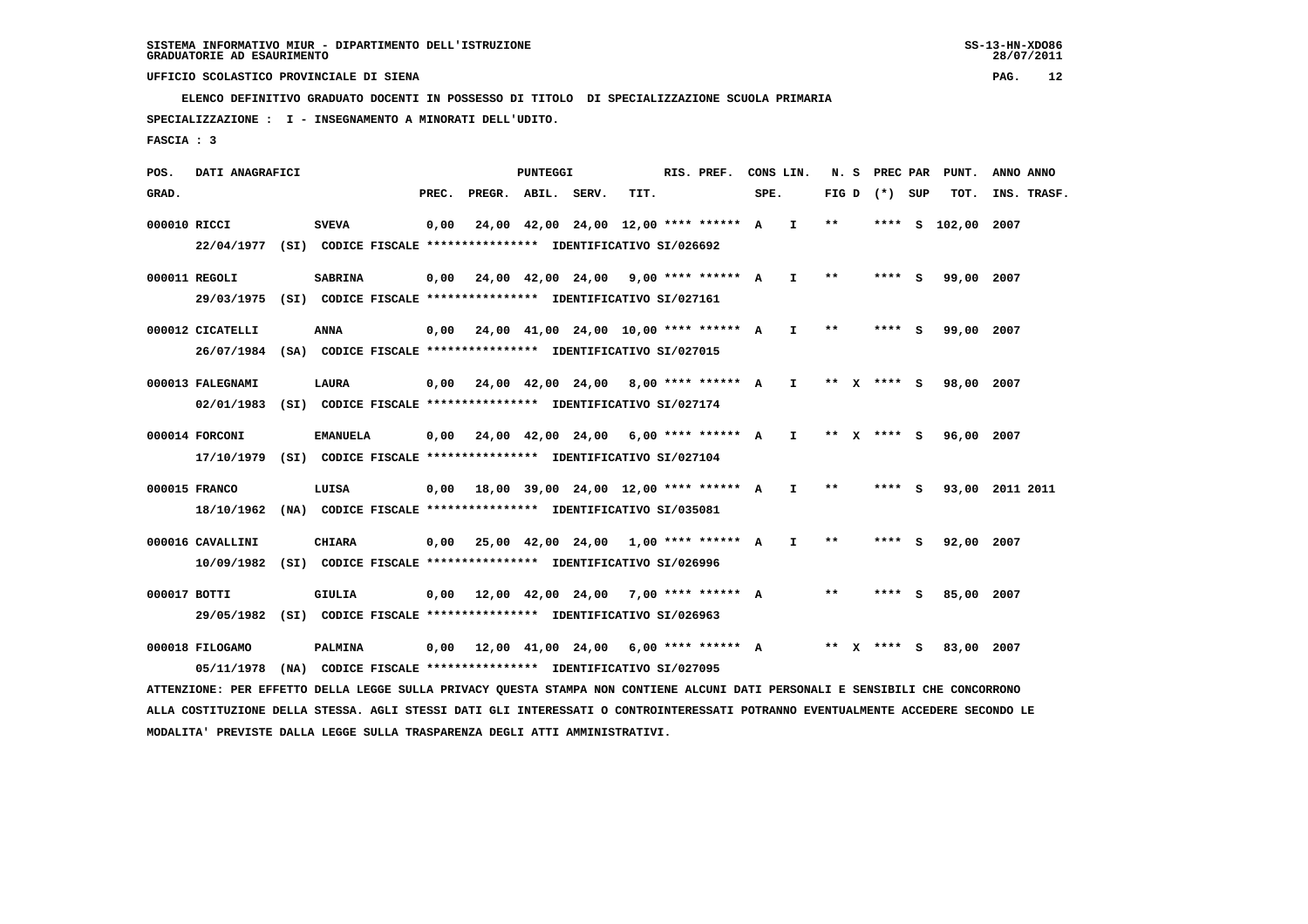**ELENCO DEFINITIVO GRADUATO DOCENTI IN POSSESSO DI TITOLO DI SPECIALIZZAZIONE SCUOLA PRIMARIA**

 **SPECIALIZZAZIONE : I - INSEGNAMENTO A MINORATI DELL'UDITO.**

 **FASCIA : 3**

 **POS. DATI ANAGRAFICI PUNTEGGI RIS. PREF. CONS LIN. N. S PREC PAR PUNT. ANNO ANNO**GRAD. **PREGRADE SERVEGR. ABIL. SERV. TIT.** SPE. FIG D (\*) SUP TOT. INS. TRASF.  **000019 CATALANO ROBERTO 0,00 12,00 42,00 24,00 4,00 \*\*\*\* \*\*\*\*\*\* A I \*\* X \*\*\*\* S 82,00 2007 21/10/1977 (PA) CODICE FISCALE \*\*\*\*\*\*\*\*\*\*\*\*\*\*\*\* IDENTIFICATIVO SI/026994 000020 CASTELLITTO ANTONELLA 0,00 12,00 42,00 24,00 3,00 \*\*\*\* \*\*\*\*\*\* A I \*\* X \*\*\*\* S 81,00 2007 13/01/1980 (AV) CODICE FISCALE \*\*\*\*\*\*\*\*\*\*\*\*\*\*\*\* IDENTIFICATIVO SI/026992 000021 PARIBELLI ANTONIO 0,00 38,00 17,00 24,00 0,00 \*\*\*\* \*\*\*\*\*\* A \*\* \*\*\*\* S 79,00 2007 14/03/1970 (NA) CODICE FISCALE \*\*\*\*\*\*\*\*\*\*\*\*\*\*\*\* IDENTIFICATIVO SI/027370 000022 BASTREGHI MARTA 0,00 12,00 42,00 24,00 0,00 \*\*\*\* \*\*\*\*\*\* A \*\* \*\*\*\* S 78,00 2007 06/07/1984 (SI) CODICE FISCALE \*\*\*\*\*\*\*\*\*\*\*\*\*\*\*\* IDENTIFICATIVO SI/026934**

- **000023 COPPOLA ELENA 0,00 10,00 42,00 26,00 0,00 \*\*\*\* \*\*\*\*\*\* A I \*\* X \*\*\*\* S 78,00 2007 16/06/1983 (SA) CODICE FISCALE \*\*\*\*\*\*\*\*\*\*\*\*\*\*\*\* IDENTIFICATIVO SI/027037**
- **000024 VEGLIO ANTONIO 0,00 0,00 42,00 24,00 10,00 \*\*\*\* \*\*\*\*\*\* A I \*\* X \*\*\*\* S 76,00 2007 16/03/1972 (SA) CODICE FISCALE \*\*\*\*\*\*\*\*\*\*\*\*\*\*\*\* IDENTIFICATIVO SI/027089**
- **000025 FRATINI REBECCA 0,00 0,00 42,00 24,00 6,00 \*\*\*\* \*\*\*\*\*\* A I \*\* \*\*\*\* S 72,00 2007 08/01/1984 (FI) CODICE FISCALE \*\*\*\*\*\*\*\*\*\*\*\*\*\*\*\* IDENTIFICATIVO SI/027115**
- **000026 LIGUORI SILVIA 0,00 0,00 41,00 24,00 6,00 \*\*\*\* \*\*\*\*\*\* A I \*\* \*\*\*\* S 71,00 2007 02/03/1978 (FI) CODICE FISCALE \*\*\*\*\*\*\*\*\*\*\*\*\*\*\*\* IDENTIFICATIVO SI/027213**

 **000027 CALABRESE LUCIA 0,00 0,00 42,00 24,00 4,00 \*\*\*\* \*\*\*\*\*\* A I \*\* \*\*\*\* S 70,00 2011 2011 07/06/1983 (CE) CODICE FISCALE \*\*\*\*\*\*\*\*\*\*\*\*\*\*\*\* IDENTIFICATIVO SI/035130 ATTENZIONE: PER EFFETTO DELLA LEGGE SULLA PRIVACY QUESTA STAMPA NON CONTIENE ALCUNI DATI PERSONALI E SENSIBILI CHE CONCORRONO ALLA COSTITUZIONE DELLA STESSA. AGLI STESSI DATI GLI INTERESSATI O CONTROINTERESSATI POTRANNO EVENTUALMENTE ACCEDERE SECONDO LE**

 **MODALITA' PREVISTE DALLA LEGGE SULLA TRASPARENZA DEGLI ATTI AMMINISTRATIVI.**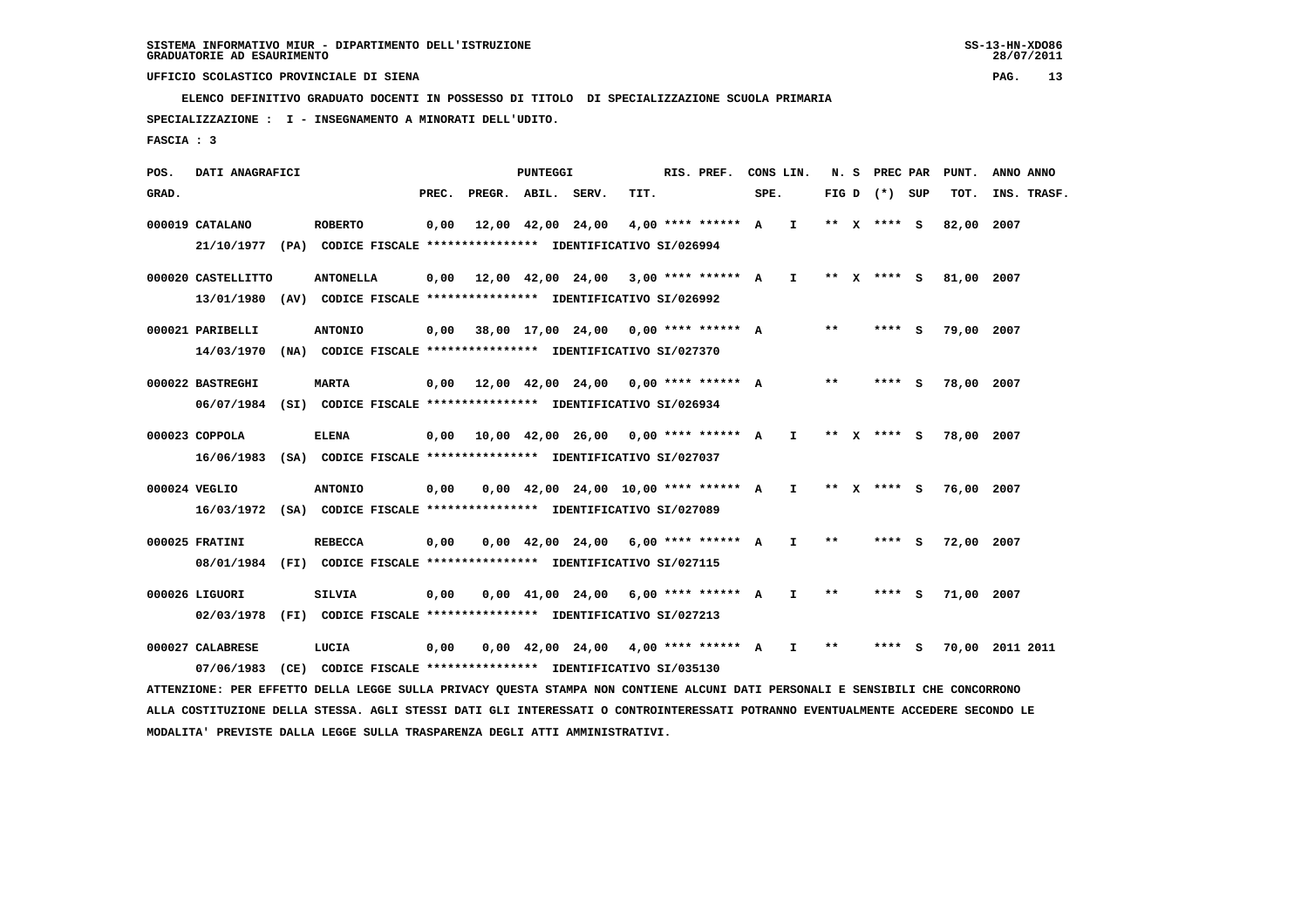**ELENCO DEFINITIVO GRADUATO DOCENTI IN POSSESSO DI TITOLO DI SPECIALIZZAZIONE SCUOLA PRIMARIA**

 **SPECIALIZZAZIONE : I - INSEGNAMENTO A MINORATI DELL'UDITO.**

 **FASCIA : 3**

 **POS. DATI ANAGRAFICI PUNTEGGI RIS. PREF. CONS LIN. N. S PREC PAR PUNT. ANNO ANNO**GRAD. **PREGRADE SERVEGE SERVE SERVE SPEREGE SPEREGALES SPEREGALES SPEREGALES SPEREGALES SPEREGALES SUP TOT. INS. TRASF. 000028 VISCONTI SERENA 0,00 0,00 42,00 24,00 3,00 \*\*\*\* \*\*\*\*\*\* A \*\* \*\*\*\* S 69,00 2007 08/10/1983 (SI) CODICE FISCALE \*\*\*\*\*\*\*\*\*\*\*\*\*\*\*\* IDENTIFICATIVO SI/027123 000029 GUAZZINI ALESSANDRA 0,00 0,00 42,00 24,00 3,00 \*\*\*\* \*\*\*\*\*\* A I \*\* \*\*\*\* S 69,00 2007 07/04/1972 (SI) CODICE FISCALE \*\*\*\*\*\*\*\*\*\*\*\*\*\*\*\* IDENTIFICATIVO SI/027145 000030 INDENNIDATE MARIA ASSUNTA 0,00 8,00 42,00 12,00 6,00 \*\*\*\* \*\*\*\*\*\* A I \*\* \*\*\*\* S 68,00 2011 2011 18/11/1972 (AQ) CODICE FISCALE \*\*\*\*\*\*\*\*\*\*\*\*\*\*\*\* IDENTIFICATIVO SI/035093 000031 TISCIONE MARIA GRAZIA 0,00 44,00 18,00 0,00 0,00 \*\*\*\* \*\*\*\*\*\* A F \*\* \*\*\*\* S 62,00 2005 17/11/1959 (CE) CODICE FISCALE \*\*\*\*\*\*\*\*\*\*\*\*\*\*\*\* IDENTIFICATIVO SI/025749 000032 GORI ALICE 0,00 3,00 41,00 18,00 0,00 \*\*\*\* \*\*\*\*\*\* A \*\* \*\*\*\* S 62,00 2007 03/05/1982 (SI) CODICE FISCALE \*\*\*\*\*\*\*\*\*\*\*\*\*\*\*\* IDENTIFICATIVO SI/027169 000033 CARNOVALE ROSA 0,00 0,00 42,00 12,00 3,00 \*\*\*\* \*\*\*\*\*\* A I \*\* \*\*\*\* S 57,00 2009 07/02/1977 (VV) CODICE FISCALE \*\*\*\*\*\*\*\*\*\*\*\*\*\*\*\* IDENTIFICATIVO SI/033221**

 **000034 CICCARELLI MARIA 0,00 0,00 42,00 12,00 3,00 \*\*\*\* \*\*\*\*\*\* A I \*\* \*\*\*\* S 57,00 2011 2011 10/08/1987 (NA) CODICE FISCALE \*\*\*\*\*\*\*\*\*\*\*\*\*\*\*\* IDENTIFICATIVO SI/035152**

 **000035 BRUCHI ELENA 0,00 0,00 42,00 12,00 0,00 \*\*\*\* \*\*\*\*\*\* A I \*\* \*\*\*\* S 54,00 2007 09/10/1986 (SI) CODICE FISCALE \*\*\*\*\*\*\*\*\*\*\*\*\*\*\*\* IDENTIFICATIVO SI/026969**

 **000036 VELTRI MARILIA 0,00 0,00 42,00 12,00 0,00 \*\*\*\* \*\*\*\*\*\* A I \*\* \*\*\*\* S 54,00 2007 19/08/1986 (CS) CODICE FISCALE \*\*\*\*\*\*\*\*\*\*\*\*\*\*\*\* IDENTIFICATIVO SI/027088**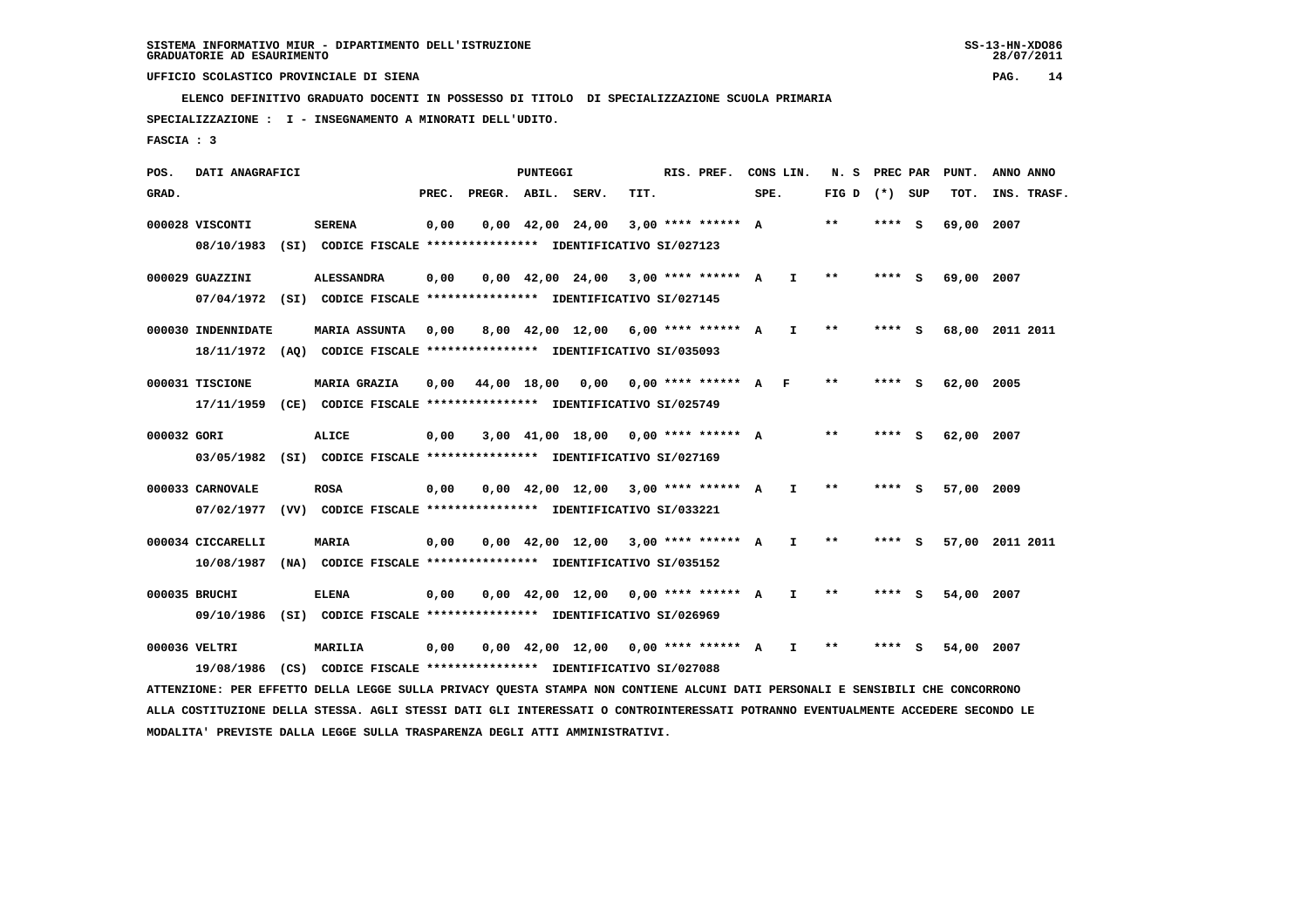**ELENCO DEFINITIVO GRADUATO DOCENTI IN POSSESSO DI TITOLO DI SPECIALIZZAZIONE SCUOLA PRIMARIA**

 **SPECIALIZZAZIONE : I - INSEGNAMENTO A MINORATI DELL'UDITO.**

 **FASCIA : 3**

 **POS. DATI ANAGRAFICI PUNTEGGI RIS. PREF. CONS LIN. N. S PREC PAR PUNT. ANNO ANNO**GRAD. **BRAD. PREC. PREGR. ABIL. SERV. TIT.** SPE. FIG D (\*) SUP TOT. INS. TRASF.  **000037 SCOVACRICCHI LAURA 0,00 0,00 42,00 12,00 0,00 \*\*\*\* \*\*\*\*\*\* A I \*\* \*\*\*\* S 54,00 2007 19/01/1985 (SI) CODICE FISCALE \*\*\*\*\*\*\*\*\*\*\*\*\*\*\*\* IDENTIFICATIVO SI/027077 000038 REGOLI GIULIA 0,00 0,00 41,00 12,00 0,00 \*\*\*\* \*\*\*\*\*\* A I \*\* \*\*\*\* S 53,00 2007 29/06/1985 (SI) CODICE FISCALE \*\*\*\*\*\*\*\*\*\*\*\*\*\*\*\* IDENTIFICATIVO SI/026614 000039 ROSSI VALERIA 0,00 0,00 42,00 0,00 0,00 \*\*\*\* \*\*\*\*\*\* A \*\* \*\*\*\* S 42,00 2007 09/07/1976 (SI) CODICE FISCALE \*\*\*\*\*\*\*\*\*\*\*\*\*\*\*\* IDENTIFICATIVO SI/026629 000040 PALMIERI LUISA 0,00 0,00 42,00 0,00 0,00 \*\*\*\* \*\*\*\*\*\* A \*\* X \*\*\*\* S 42,00 2007 15/12/1977 (AV) CODICE FISCALE \*\*\*\*\*\*\*\*\*\*\*\*\*\*\*\* IDENTIFICATIVO SI/027274 000041 CERRETANI GIULIA 0,00 0,00 42,00 0,00 0,00 \*\*\*\* \*\*\*\*\*\* A I \*\* \*\*\*\* S 42,00 2007 06/12/1987 (SI) CODICE FISCALE \*\*\*\*\*\*\*\*\*\*\*\*\*\*\*\* IDENTIFICATIVO SI/026986 000042 CARUSO MARIA ELISA 0,00 0,00 42,00 0,00 0,00 \*\*\*\* \*\*\*\*\*\* A I \*\* \*\*\*\* S 42,00 2011 2011 22/08/1987 (VV) CODICE FISCALE \*\*\*\*\*\*\*\*\*\*\*\*\*\*\*\* IDENTIFICATIVO SI/035134 000043 GILIBERTI MERCEDES 0,00 0,00 40,00 2,00 0,00 \*\*\*\* \*\*\*\*\*\* A I \*\* \*\*\*\* S 42,00 2011 2011 29/07/1980 (AV) CODICE FISCALE \*\*\*\*\*\*\*\*\*\*\*\*\*\*\*\* IDENTIFICATIVO SI/035091 000044 MARTINI ALESSANDRA 0,00 0,00 41,00 0,00 0,00 \*\*\*\* \*\*\*\*\*\* A \*\* \*\*\*\* S 41,00 2007 14/03/1984 (SI) CODICE FISCALE \*\*\*\*\*\*\*\*\*\*\*\*\*\*\*\* IDENTIFICATIVO SI/027227**

 **ATTENZIONE: PER EFFETTO DELLA LEGGE SULLA PRIVACY QUESTA STAMPA NON CONTIENE ALCUNI DATI PERSONALI E SENSIBILI CHE CONCORRONO**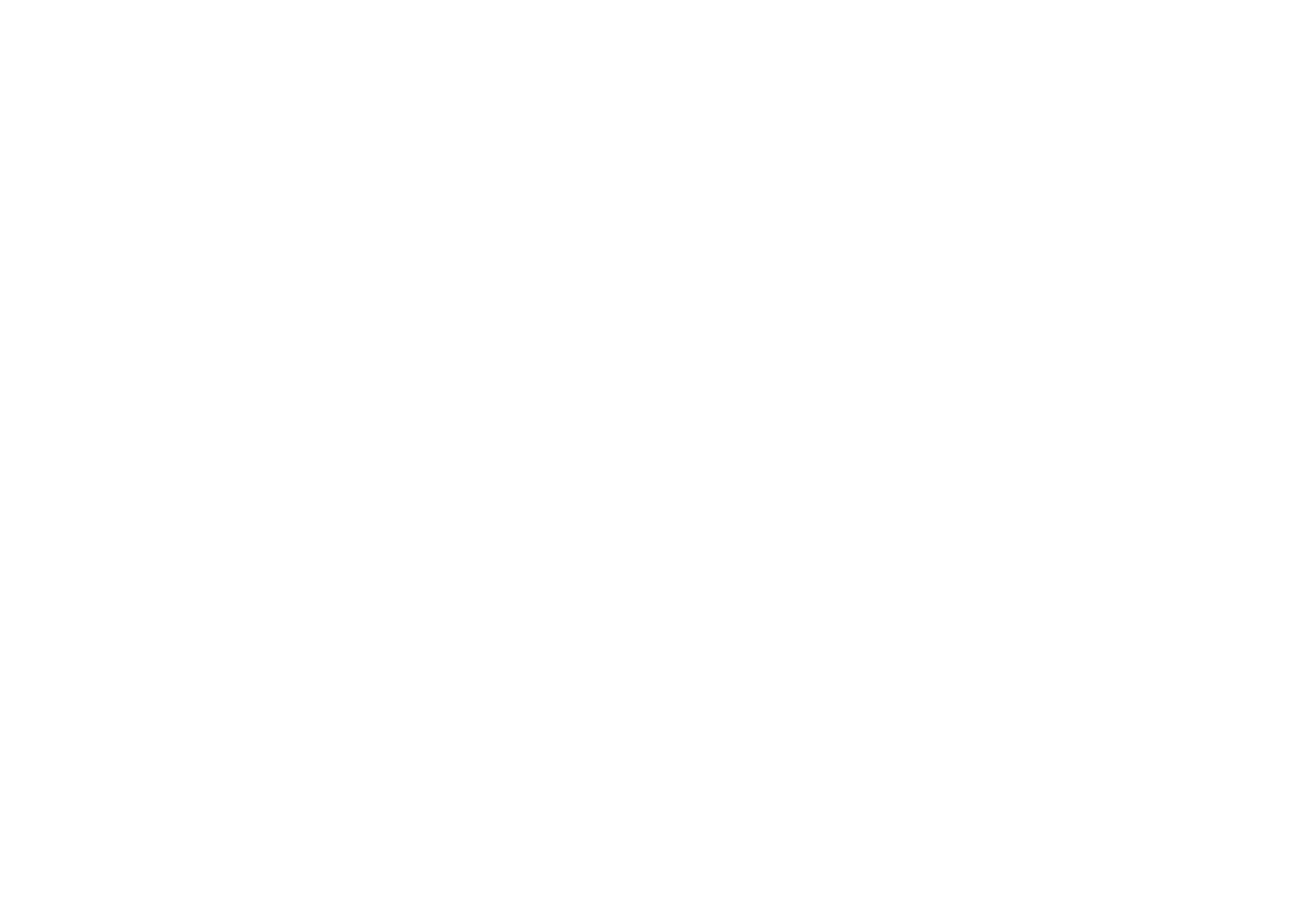**ELENCO DEFINITIVO GRADUATO DOCENTI IN POSSESSO DI TITOLO DI SPECIALIZZAZIONE SCUOLA PRIMARIA**

 **SPECIALIZZAZIONE : K - INSEGNAMENTO A INDIRIZZO DIFFERENZIATO MONTESSORI.**

 **FASCIA : 3**

| POS.         | DATI ANAGRAFICI                                                                   |      |                                  |       | PUNTEGGI |                   |                          |      |  | RIS. PREF.           | CONS LIN. |         |  | N. S PREC PAR |     | PUNT.  | ANNO ANNO   |  |
|--------------|-----------------------------------------------------------------------------------|------|----------------------------------|-------|----------|-------------------|--------------------------|------|--|----------------------|-----------|---------|--|---------------|-----|--------|-------------|--|
| GRAD.        |                                                                                   |      |                                  | PREC. | PREGR.   | ABIL.             | SERV.                    | TIT. |  |                      | SPE.      | FIG D   |  | $(*)$         | SUP | TOT.   | INS. TRASF. |  |
|              | 000001 GIGLIO                                                                     |      | PATRIZIA                         | 0,00  |          | 94,00 14,00 24,00 |                          |      |  | $6,00$ **** ****** A |           | $***$ X |  | ****          | S.  | 138,00 | 2000        |  |
|              | CODICE FISCALE ****************<br>IDENTIFICATIVO SI/020505<br>(NA)<br>04/08/1971 |      |                                  |       |          |                   |                          |      |  |                      |           |         |  |               |     |        |             |  |
| 000002 VERDE |                                                                                   |      | <b>GIOVANNA</b>                  | 0,00  |          | 86,00 12,00 24,00 |                          |      |  | $6,00$ **** ****** A |           | $* *$   |  | ****          | s   | 128,00 | 2005 2005   |  |
|              | 09/05/1968                                                                        | (MA) | CODICE FISCALE ****************  |       |          |                   | IDENTIFICATIVO SI/025981 |      |  |                      |           |         |  |               |     |        |             |  |
|              | 000003 PAFFUMI                                                                    |      | CARMELA                          | 0,00  |          | 76,00 14,00 24,00 |                          |      |  | 9,00 **** ****** A   |           | $* *$   |  | ****          | s   | 123,00 | 2003 2003   |  |
|              | 10/10/1962                                                                        | (ME) | CODICE FISCALE ***************** |       |          |                   | IDENTIFICATIVO SI/024167 |      |  |                      |           |         |  |               |     |        |             |  |